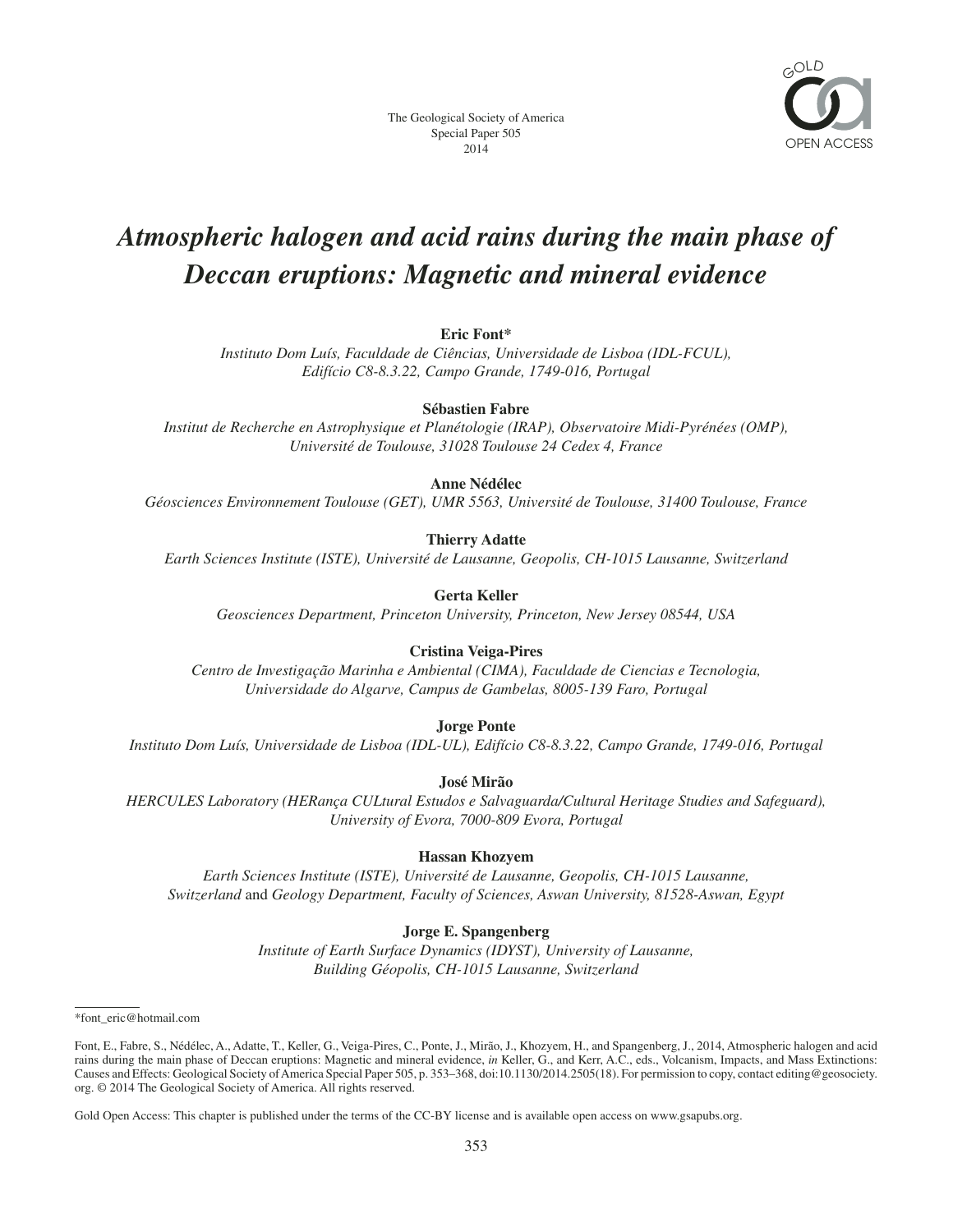#### 354 *Font et al.*

#### **ABSTRACT**

**Environmental changes linked to Deccan volcanism are still poorly known. A major limitation resides in the paucity of direct Deccan volcanism markers and in the geologically short interval where both impact and volcanism occurred, making it hard to evaluate their contributions to the mass extinction. We investigated the low-magnetic-susceptibility interval just below the iridium-rich layer of the Bidart (France) section, which was recently hypothesized to be the result of paleoenvironmental perturbations linked to paroxysmal Deccan phase 2. Results show a drastic decrease of detrital magnetite and presence of scarce akaganeite, a hypothesized reaction product formed in the aerosols derived from reaction of a volcanic plume with water and oxygen in the high atmosphere. A weathering model of the consequences of acidic rains on a continental regolith reveals nearly complete magnetite dissolution after ~31,000 yr, which is consistent with our magnetic data and falls within the duration of the Deccan phase 2. These results highlight the nature and importance of the Deccan-related environmental changes leading up to the end-Cretaceous mass extinction.**

#### **INTRODUCTION**

The history of Earth is punctuated by five severe global climatic and environmental catastrophes that led to nearly total mass extinctions of calcareous marine and many continental species. The most famous case is the Cretaceous-Paleogene boundary (KPB or Cretaceous-Tertiary boundary [KTB]) mass extinction, which is still the center of acrimonious debates between partisans of the bolide impact theory (Schulte et al., 2010) and those who favor a terrestrial origin linked to Deccan Traps volcanism (Courtillot, 2012; Keller et al., 2012). Others argue that each process, individually, is unlikely to have caused a global biological collapse, and a scenario of multiple causes is preferred (White and Saunders, 2005; Keller et al., 2009; Renne et al., 2013).

In recent years, Deccan volcanism studies have resulted in major advances that now facilitate recognition and evaluation of its global effects, such as attempted in this study. For example, three discrete Deccan volcanism phases with variable intensity have been dated based on magnetostratigraphy and <sup>40</sup>K-<sup>40</sup>Ar ages (Chenet et al., 2007): Phase 1 in the early late Maastrichtian (base magnetozone C30n, ca.  $67.4$  Ma) accounts for  $\sim 6\%$  of the total lava pile, which today forms mountain peaks of 3500 m (Self et al., 2006). Most of the lava pile (80%) erupted during phase 2 in the latest Maastrichtian paleomagnetic chron C29r. The final phase 3 erupted in the early Danian base of C29n and accounts for ~14% of total Deccan eruptions (Chenet et al., 2007, 2008; Keller et al., 2011, 2012). The original size prior to erosion is estimated to have been  $1.5 \times 10^6$  km<sup>2</sup>, and the volume of lava extruded is estimated at  $\sim$ 1  $\times$  10<sup>6</sup> km<sup>3</sup> (Self et al., 2006; Chenet et al., 2007).

Most critical for the current study is Deccan volcanism phase 2, which has been directly linked to the Cretaceous-Paleogene boundary mass extinction in outcrops and deep wells of the Krishna-Godavari Basin in India (Keller et al., 2011, 2012). These studies revealed Earth's longest lava megaflows (Self et

al., 2008a), 1500 km across India near the end of phase 2, with the final megaflow at the Cretaceous-Paleogene boundary mass extinction (Keller et al., 2008).

Current research thus narrows the main phase 2 of Deccan volcanism to the geologically short interval of the Cretaceous planktic foraminiferal zone CF1, which spans the last ~160,000 yr below to the Cretaceous-Paleogene boundary, whereas the Chicxulub impact is commonly placed at the Cretaceous- Paleogene boundary (Schulte et al., 2010) or within zone CF1 preceding the mass extinction (Keller et al., 2012). This short interval limits our ability to separate the main Deccan volcanic phase (i.e., phase 2) from the Chicxulub impact within resolvable radiometric ages and to evaluate their respective biotic effects and their contributions to the Cretaceous-Paleogene boundary mass extinction. Radiometric (K-Ar and Ar-Ar) methods are subject to intrinsic errors (~1%–2%), linked to interlaboratory calibration, imprecise K and Ar isotopic standards (Fish Canyon standard), and uncertainty of decay constants (Kuiper et al., 2008; Channell et al., 2010; Renne et al., 2010, 2013), preventing any precise radiometric age correlation between continental Deccan flood basalts and the mass extinction recorded in marine sections. In addition, because volcanic mineralogical markers (aerosols) are generally restricted to the vicinity of the volcanic source, the discrimination between Deccan phase 2 and the Chicxulub impact in distal sections is even harder within such a short temporal interval.

Are volcanic signals present but unrecognized outside India? A recent study of Cretaceous-Paleogene boundary sections at Bidart, France, and Gubbio, Italy, suggests so (Font et al., 2011). In these sections, a 50-cm-thick yellow-red interval of very low magnetic susceptibility (MS) directly underlies the Cretaceous-Paleogene boundary (Fig. 1), as also observed in Oman (Ellwood et al., 2003) and other marine sections. Preliminary data indicate that this low-MS interval contains an enigmatic Cl-rich iron oxyhydroxide that could have formed by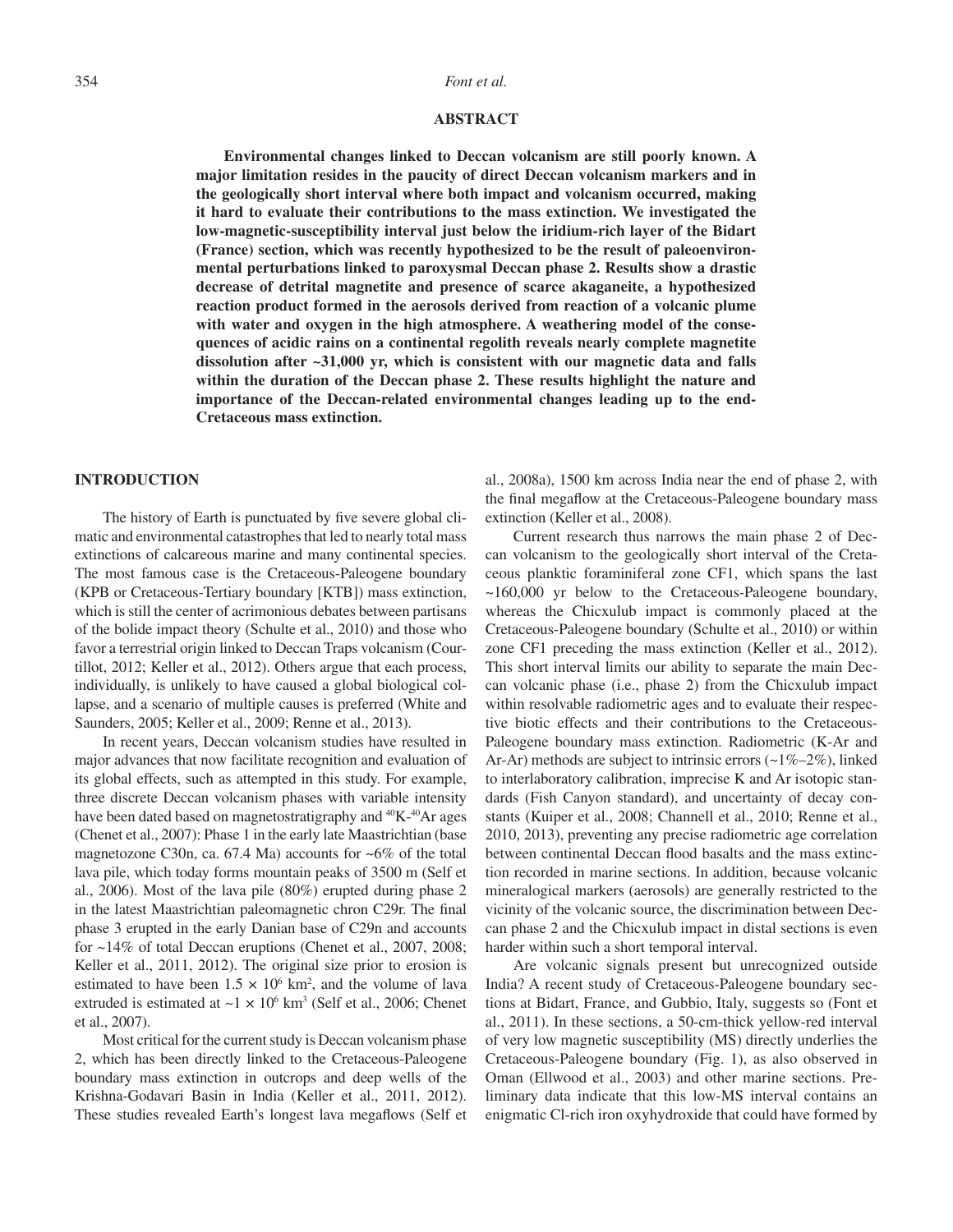cal modeling showed that penetrative convection driven by

the cooling of the Deccan lavas may have generated buoyant atmospheric plumes (Kaminski et al., 2011). In such a situation, aerosols would have been able to rise to the stratosphere, providing an explanation for a rather long halogen residence time in the atmosphere and the eventual transport of their reaction products to Bidart and Gubbio sections.



Figure 1. Geological settings and biostratigraphy of the Bidart section. (A) Paleoenvironmental context of the Biscay Bay. (B) The Erretegia Beach showing the white-pink Danian limestones and the Maastrichtian marls cut by a fault. (C) The Cretaceous-Paleogene (K-Pg) boundary showing (D) the typical dark clay layer and the yellowred interval of low magnetic susceptibility (MS) values in the upper Maastrichtian. (E) Example of hand block collected at the outcrop. (F) Example of a block cut into small plates, by using a nonmagnetic Dremel saw, for subsequent magnetic analyses.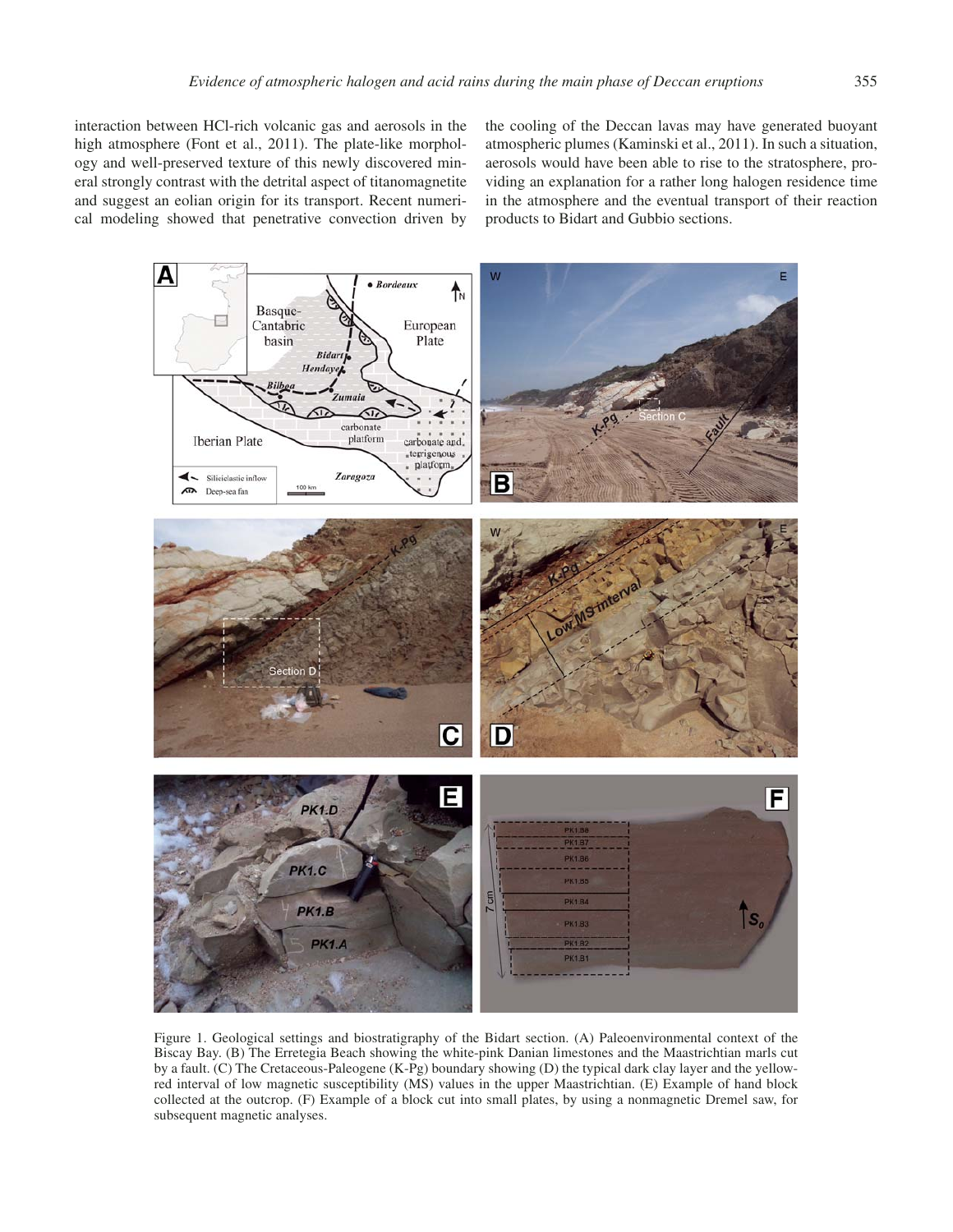The main objective of this study was to evaluate the magnetic and mineralogical characteristics of the uppermost Maastrichtian at Bidart, France, in order to determine the potential signature of Deccan volcanism. To achieve this objective, the following evaluations were performed: (1) Determine the presence of zone CF1 (latest Maastrichtian correlative with Deccan phase 2) based on high-resolution biostratigraphy and chemostratigraphy (carbon and oxygen isotopes). (2) Perform high-resolution (centimeter-scale) magnetic analyses and microscope observations focused on the last meter of the Maastrichtian, including the low-MS interval, to determine its mineral content and origin. (3) Identify the enigmatic Cl- bearing iron oxyhydroxide and evaluate its possible formation and subsequent transport in relation with the Deccan volcanism. (4) Quantify the effects of acid rains on a continental regolith using a numerical weathering model.

#### **METHODS**

For biostratigraphic and faunal analyses, samples were processed using standard methods (Keller et al., 1995). Samples were washed through 38  $\mu$ m and 63  $\mu$ m sieves and oven dried at 50 °C. Species preservation is generally good, though shells are recrystallized and affected by dissolution. Dissolution effects are apparent below the Cretaceous-Paleogene boundary coincident with the low-MS interval and a major increase in benthic species. In the 25 cm below the Cretaceous-Paleogene boundary, almost all carbonate shells are dissolved due to intense dissolution. Faunal analysis was conducted on three size fractions (38–63 µm, 63–150  $\mu$ m, >150  $\mu$ m) with the quantitative analysis based on 38–63 µm and 63–150 µm size fractions.

We measured MS, saturation isothermal remanent magnetization (SIRM), and coercivity-dependent magnetic properties (e.g., IRM<sub>-0.3T</sub>/IRM<sub>1</sub> = S-ratio, mean acquisition field  $[B_{1/2}]$ ). Mass-specific MS is mainly controlled by ferromagnetic (i.e., iron oxide) and paramagnetic (i.e., clay) contents, whereas isothermal remanent magnetization (IRM) is mostly sensitive to ferro/ferrimagnetic and antiferromagnetic particles, even in very low amounts. MS was measured with a MFK1 (AGICO) apparatus at the Institute Dom Luís Laboratory (Portugal) and reported relative to mass-specific  $m^3/kg$  by dividing by density. Samples were cleaned by alternating fields (AF) treatment and submitted to IRM measurements using an impulse magnetizer (IM-10–30). IRM curves were then analyzed using a cumulative log-Gaussian function (Kruiver et al., 2001) in order to discriminate magnetic phases by their respective coercivity spectra. IRM data are normalized by the mass (unit in Am<sup>2</sup>/kg) with a constant volume of 10 cm3 . Fresh rock fragments were also observed under a Hitachi S-3700N scanning electron microscope (SEM) coupled to a Bruker XFlash® 5010 energy dispersive spectra (EDS) detector at the Hercules Laboratory (Evora, Portugal). EDS provides semiquantitative compositional analysis.

We also measured the color by using diffuse reflectance spectrophotometry (DRS) analysis, which is based on the percentage reflectance of a sample relative to white light and provides qualitative information about mineralogical and grain-size variations. DRS data were converted into a color by using the Munsell Color System and are represented in L\*a\*b\* coordinates following the Commission International de l'Éclairage (CIE, 1976), where L\* is the lightness/darkness, a\* is the redness/greenness, and b\* is the yellowness/blueness. Data were obtained using a X-Rite® Colortron™ spectrophotometer from 86 rock powders, in order to avoid grain-size effects, and after three series of measurements.

Isotopic analyses were performed at the University of Lausanne on a Thermo Fisher Scientific (Bremen, Germany) Gas-Bench II carbonate preparation device connected to a Thermo Fisher Scientific Delta Plus XL continuous-flow isotope ratio mass spectrometer (IRMS).  $CO_2$  was extracted at 70 °C. Isotopic ratios of carbon and oxygen are reported in the delta  $(\delta)$  notation as the per mil (‰) deviation relative to the Vienna Peedee belemnite standard (VPDB). The analytical reproducibility estimated from replicate analyses of the international calcite standard NBS-19 and the laboratory standards of Carrara marble was better than  $\pm 0.05\%$  for  $\delta^{13}C_{\text{carb}}$  and  $\pm 0.1\%$  for  $\delta^{18}O_{\text{carb}}$ .

In order to discuss the origin of the loss in detrital magnetite just below the Cretaceous-Paleogene boundary, we processed a numerical weathering model. We used the PHREEQC program (Parkhurst and Appelo, 1999) developed by the U.S. Geological Survey for modeling water-rock interactions, coupled with the Lawrence Livermore National Laboratory database. The program determines the chemical speciation of aqueous solutes and the fugacities of gases, and it attributes each component of the solution to stable aqueous species. It also calculates the activity coefficients of water and the aqueous species, as well as the saturation index of the solution with respect to all the solid phases of the database. The weathered "rock" material is a monolithologic sandy regolith, assumed to have the same mineral composition as the mean continental upper crust (or typical granodiorite) and forming a layer subjected to drainage conditions and reacting with rainwater initially equilibrated with volcanic gases.

In our hypothesis, the initial magnetic particles accumulate from the parent rock during pedogenesis. The regolith alteration is assumed to proceed by a continuous batch process in watersaturated sediment, where the pore water is being periodically replaced by an equivalent volume of fresh rainwater at each rain event (Fabre et al., 2011; Fabre and Berger, 2012). The surface percentage of magnetite is taken equal to 1.8% (Table 1). The mineral reactive surface (*A*) is calculated according a simple parametric law assumed to be a correct approximation of the solid Brunauer-Emmet-Teller (BET) surface (i.e., method of adsorbing-desorbing gases at the mineral surface in order to measure the surface area; Brunauer et al., 1938; Sverdrup and Warfvinge, 1995):

$$
A = (8.0x_{\text{clay}} + 2.2x_{\text{silt}} + 0.3x_{\text{sand}} + 0.0x_{\text{coarse}})\rho, \tag{1}
$$

where  $x_{\text{clav}}$ ,  $x_{\text{silt}}$ ,  $x_{\text{sand}}$ , and  $x_{\text{coarse}}$  represent fractions of clay, silt, sand, and coarse materials in the sandy regolith, and  $\rho$  is the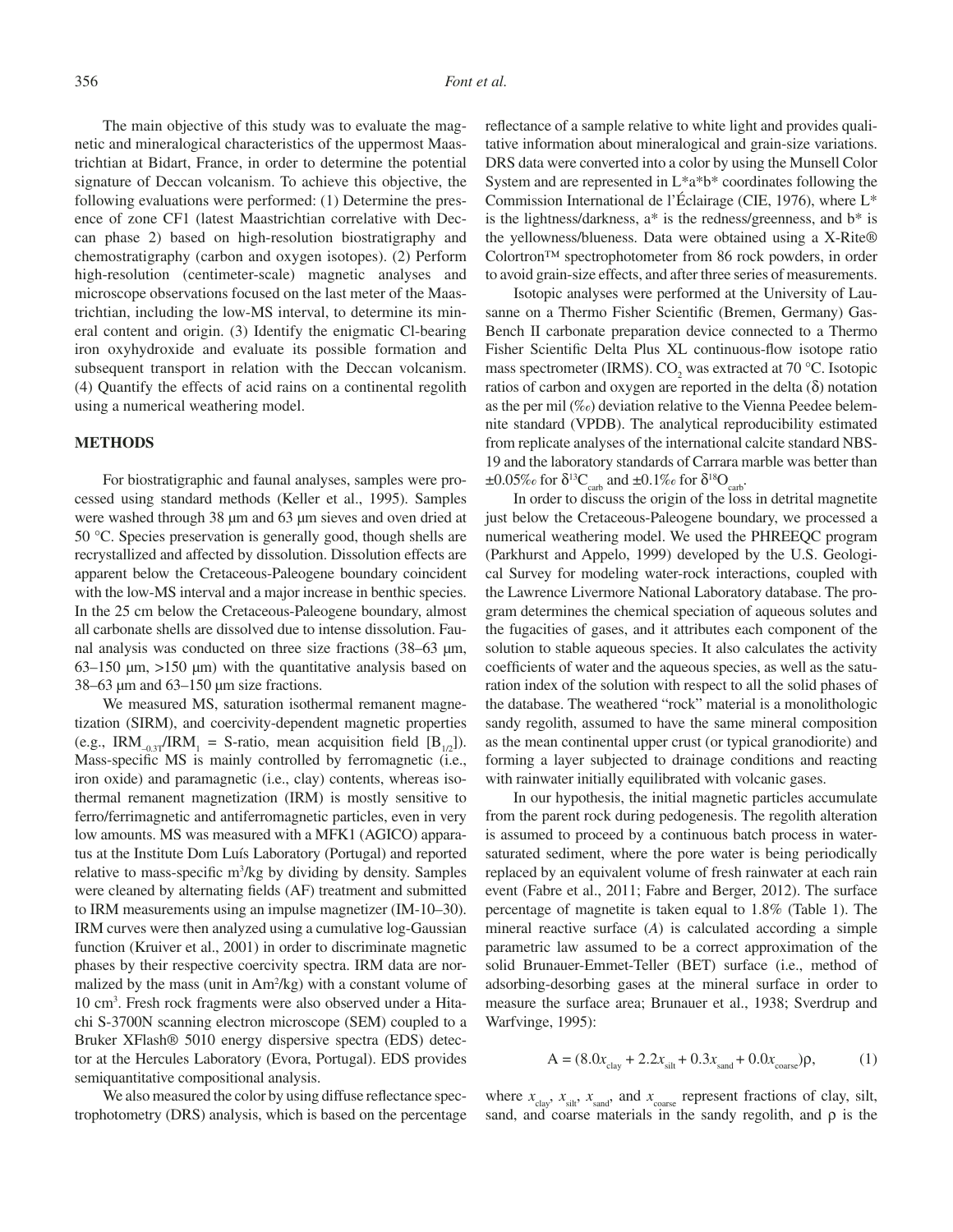| Granodiorite             |                      | Sandy regolith                                               |
|--------------------------|----------------------|--------------------------------------------------------------|
| Silicates                | % of mineral surface | $k_0$ (T = 20 °C) in mole Si m <sup>-2</sup> s <sup>-1</sup> |
| Quartz                   | 29.9                 | $3.16E - 12$                                                 |
| Albite                   | 29.9                 | $9.49E - 12$                                                 |
| Anorthite                | 22.8                 | $6.32E - 12$                                                 |
| Orthose                  | 15.6                 | $9.49E - 12$                                                 |
| Oxides                   | % of mineral surface | $k_0$ (T = 20 °C) in mole Fe m <sup>-2</sup> s <sup>-1</sup> |
| Magnetite ( $pH = 3.3$ ) |                      | $5.01E - 10$                                                 |
| Magnetite ( $pH = 4.3$ ) | 1.8                  | $2.39E - 10$                                                 |
| Magnetite $(pH = 5.6)$   |                      | 1.30E-10                                                     |

TABLE 1. RATE DISSOLUTION CONSTANTS OF SILICATE (FABRE ET AL., 2011) AND MAGNETITE (WHITE ET AL., 1994)

regolith density in  $g/m<sup>3</sup>$ . Other relevant characteristics of the regolith are reported in Table 2.

The rain frequency is linked to the presumed Maastrichtian climate, namely, tropical hot and humid. The runoff is taken as equal to present-day values:  $11 \, \text{L s}^{-1} \, \text{km}^2$  (Gaillardet et al., 1999). Numerous studies of current conditions indicate the potential role of acidic rainwater in the mobilization of metals (Floor et al., 2011). In this study, we assumed a pH between 3.3 and 4.3, which is typical of rainwater resulting from the mixing between volcanic plumes and atmospheric aerosols (Chudaeva et al., 2006; Calabrese et al., 2011; Floor et al., 2011). These values were measured in the neighborhood of active volcanoes such as Mount Etna. After each rain event, magnetite and rainwater react to reach equilibrium. The overall dissolution rate of the minerals,  $R_k$ , considered as a first-order law, is equal to:

$$
R_k = \left(\frac{dn}{dt}\right) = k_o A S_w \left(1 - \frac{Q}{K_k}\right) \tag{2}
$$

where  $R_k$  stands for bulk dissolution rate of mineral  $k, k_o$  is the dissolution rate constant in mol  $m^{-2} s^{-1}$ , *A* is the reactive surface area of the solid  $(m^2/m^3)$ ,  $S_w$  is the soil moisture (fixed at 30% as a mean value; Sverdrup and Warfvinge, 1995), and *Q*/*K* is the saturation ratio. Thermodynamic constants are taken from Fabre et al.  $(2011)$  and White et al.  $(1994)$ . No specific precipitation law was imposed for secondary phases, assuming that secondary phase formation is controlled by the dissolution of source minerals. Moreover, we assumed that the reaction is not controlled by the diffusion through the oxide layer as observed in closed reactors (White et al., 1994). The amount of dissolved magnetite in moles is calculated during each increment. The final value is the time required to dissolve a significant percentage of the initial magnetite mass (90%) corresponding to the observed MS decrease.

## **AGE AND CORRELATION WITH DECCAN PHASE 2**

The Bidart section is generally considered as one of the most complete Cretaceous-Paleogene boundary sections worldwide because of a thin clay layer and Ir anomaly (Bonté et al., 1984; Ward and Kennedy, 1993; Vonhof and Smit, 1997; Galbrun and Gardin, 2004). However, in previous studies, the zone CF1 index species was not observed, leaving doubt as to the presence of a complete sediment record below the Cretaceous-Paleogene boundary. In this study, the zone CF1 index species (*Plummerita hantkeninoides*) was observed, confirming the presence of the correlative interval with Deccan phase 2.

A second independent test for the presence of the uppermost Maastrichtian can be obtained from oxygen and carbon isotopes, and more specifically the global climate warming, which begins in zone CF2 and continues into the lower part of CF1 and the subsequent cooling prior to the Cretaceous-Paleogene boundary (Fig. 2; Li and Keller, 1998; Stuben et al., 2003; Wilf et al., 2003; Abramovich et al., 2010). We measured carbon and oxygen isotope compositions for the entire section  $(-6 \text{ m})$  at 20 cm intervals, as well as at higher resolution (5 cm intervals) for the low-MS interval of the top 1 m, with comparable results (Figs. 2–3; Table 1). These data show the climate warming beginning in zone CF2 and proceeding into CF1, followed by cooling correlative with South Atlantic Site 525 (Fig. 2). Note that zones CF2 and CF1 span the last 160 and 120 k.y. at the end of the Maastrichtian, respectively. This study thus demonstrates the presence of the latest Maastrichtian at Bidart correlative with Deccan phase 2.

In this study, we hypothesize that Deccan volcanism caused acid rain and ocean acidification. If this is the case, then it should be reflected in the calcareous shells of planktic foraminifera and more specifically by the loss of dissolution-prone thin-walled species. We observed increasing dissolution effects in planktic foraminifera at the Bidart section in the 50 cm below the Cretaceous-Paleogene

TABLE 2. PHYSICAL PROPERTIES OF SANDY REGOLITH

| Property                              | For 1 $m^3$ parcel |  |
|---------------------------------------|--------------------|--|
| Density of regolith (kg $m^{-3}$ )    | 2.7                |  |
| Thickness of soil (m)                 | 0.32               |  |
| Porosity (%)                          | 20                 |  |
| Reactive surface (g $\text{m}^{-3}$ ) | 1,600,000          |  |
| Runoff $(L s^{-1} km^{-2})$           |                    |  |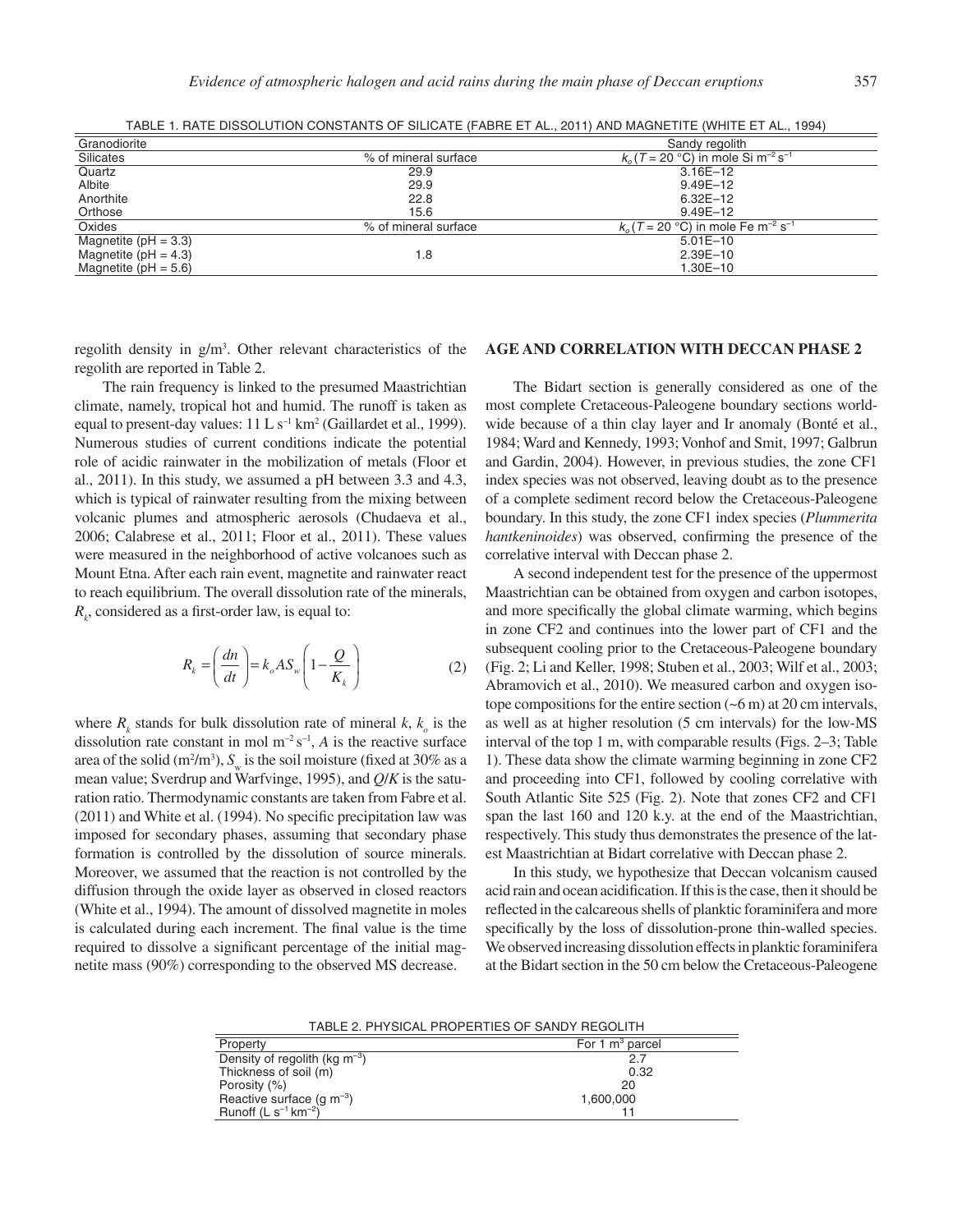

Figure 2. Carbon and oxygen isotopic compositions of the Bidart section and correlation with the South Atlantic (Deep Sea Drilling Project [DSDP] Site 525A; Li and Keller, 1998). The massspecific magnetic susceptibility (MS) profiles compiled from Font et al. (2011) and the present study are also shown. KPB—Cretaceous-Paleogene boundary; VPDB—Vienna Peedee belemnite.

boundary and correlative with the low-MS interval, with maximum dissolution effects (nearly all species dissolved) in the 20 cm below the Cretaceous-Paleogene boundary (Fig. 2). Increased carbonate dissolution below the Cretaceous-Paleogene boundary has been observed in many sequences (e.g., Smit, 1990; Pardo et al., 1996), but no systematic recording is available to date because the cause has remained unknown. Only recently has Deccan volcanism been identified as a potential cause.

## **MAGNETIC DATA**

The Bidart section was sampled at 1 cm intervals to determine the magnetic properties in the last meter of the Maastrichtian marls (Figs. 1E-1F). Our new high-resolution mass-specific MS analyses confirm the presence of the low-MS interval from −5 to −50 cm below the Cretaceous-Paleogene boundary (Fig. 3). The transition to the more characteristic MS values of the Maastrichtian marls at the base of the interval is gradual, suggesting a progressive change in paleoenvironmental conditions rather than the existence of a hiatus or a fault.

IRM curves show that the main magnetic carrier of the Danian limestones is a low-coercivity phase identified under SEM microscope as detrital titanomagnetite (Fig. 4A). The Danian dark clay layer and the Maastrichtian marls located below the low-MS interval are characterized by a bimodal association (low to high) of coercivity spectra (magnetite and hematite/goethite), whereas the high-coercivity phase alone characterizes the low-MS interval (Fig. 4A). After unmixing raw IRM curves by using the cumulative Log-Gaussian (CLG) function (Robertson and France, 1994; Kruiver et al., 2001), two to three magnetic phases (called components) were isolated (Fig. 4B). Components 1 and 2 correspond to low- to medium-coercivity phases with values of mean acquisition field  $(B_{1/2})$  varying from 24 to 80 mT and 57 to 77 mT, respectively (Fig. 4B). CLG parameters of component 1 are in the range of magnetite and maghemite populations commonly found in sedimentary rocks (Kruiver et al.,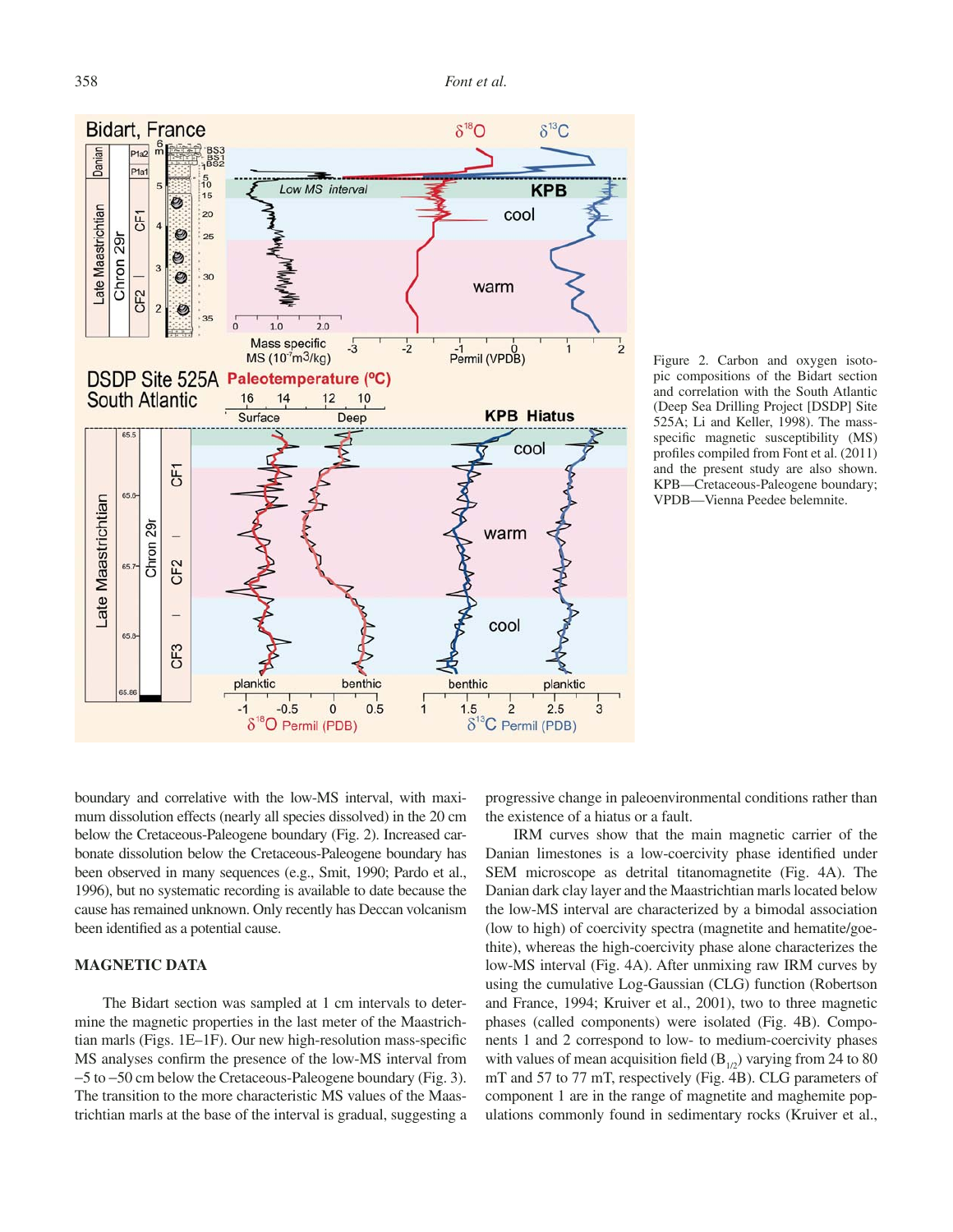

Figure 3. (Top) Magnetic susceptibility (Font et al., 2011; this study) and color profiles along with carbon and oxygen isotope data of the Maastrichtian outcrop at Bidart above the fault line. Carbon and oxygen isotopes mark the climate cooling of the uppermost zone CF1 (see Fig. 2). Diffuse reflectance spectrophotometry shows an increase in red-yellow–colored iron oxides (i.e., akaganeite) in the interval of low-magneticsusceptibility (MS) values. (Bottom) High-resolution mass-specific MS and isothermal remanent magnetization (IRM) parameters (mean acquisition field  $[B_{1/2}]$ , saturation isothermal remanent magnetization [SIRM]) of the last meter of Maastrichtian marls and the Cretaceous-Paleogene boundary (KPB). The Maastrichtian marls are marked by three magnetic phases (components 1, 2, and 3) assigned to detrital magnetite, biogenic magnetite, and hematite, respectively. The low-MS interval with akaganeite shows a loss in low- to medium-coercivity magnetic phases (components 1 and 2). Red squares on the MS profile show samples analyzed by scanning electron microscopy coupled to energy dispersive spectra (SEM-EDS) and illustrated in Figure 5. Numbered intervals (from 1 to 6) refer to IRM data (shown in Fig. 4).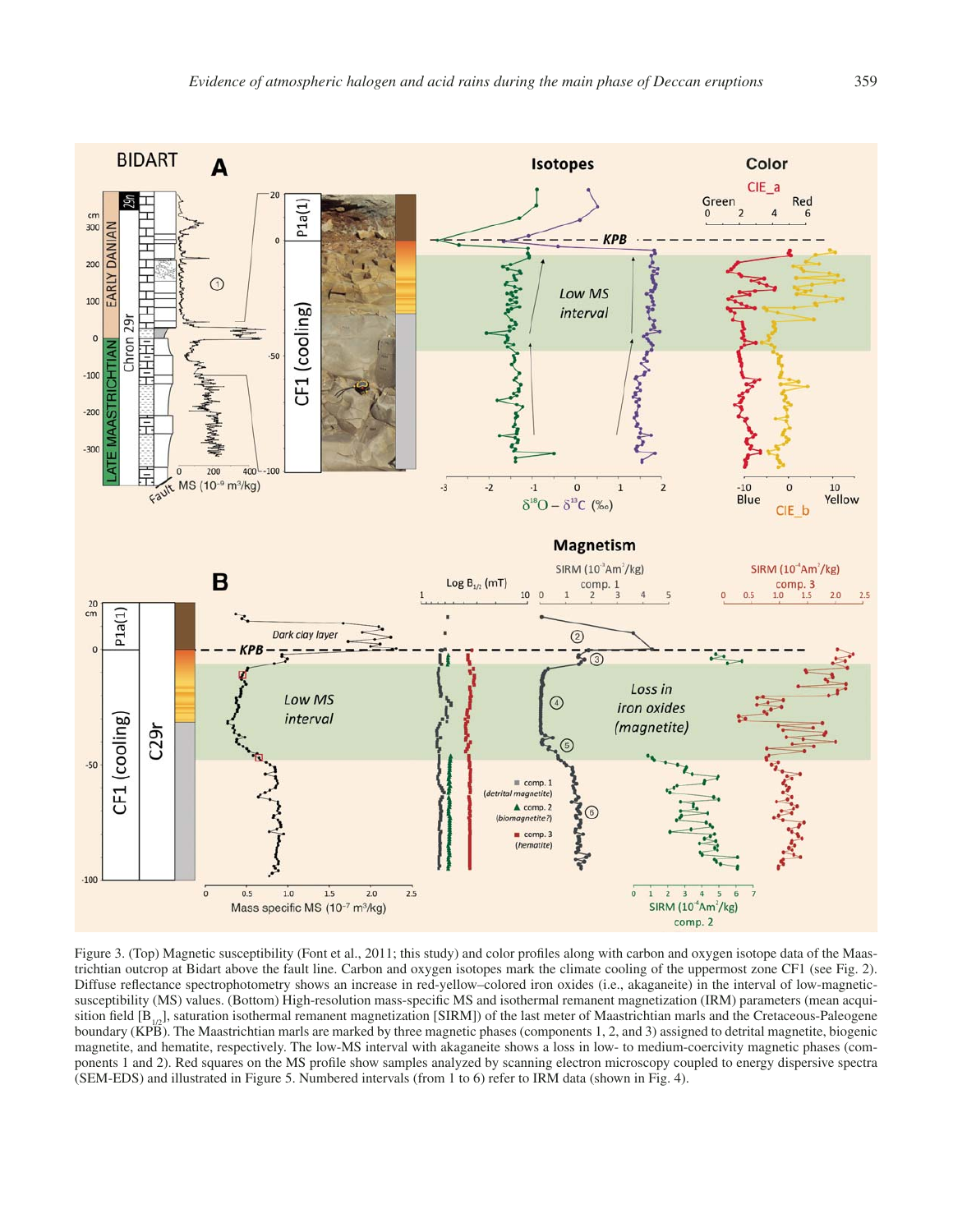



Figure 4. (A) Raw isothermal remanent magnetization (IRM; saturation isothermal remanent magnetization [SIRM]) curves of the Bidart section show that all sedimentary intervals are dominated by bimodal to trimodal distributions of remanent spectra, attributed to magnetite and hematite. (B) IRM data treated by the cumulative log-Gaussian function (Kruiver et al., 2001). In most Maastrichtian samples, component 1 (detrital magnetite) contributes to more than 90% of the magnetic signal, whereas component 2 (biomagnetite?) and component 3 (hematite) have minor contributions. The low-magnetic-susceptibility (MS) interval is characterized by very low magnetite content, disappearance of biogenic magnetite, and relative increase in hematite.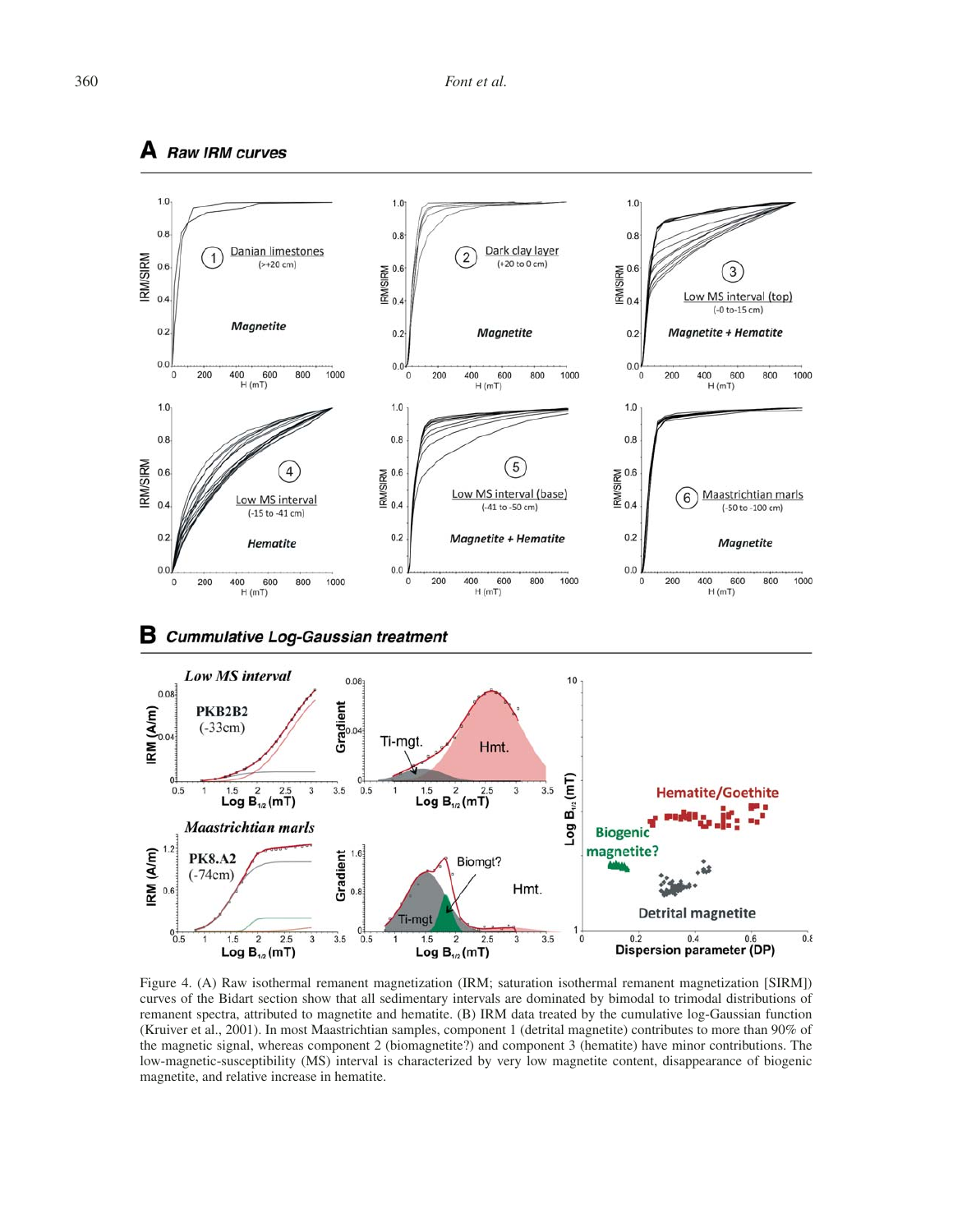2001) and at Bidart (Galbrun and Gardin, 2004). Component 2 is observed in the whole section except in the low-MS interval, and it exhibits slightly higher coercivity (log  $B_{1/2}$ ) and lower dispersion parameter (DP) values than component 1 (Fig. 4B). The very small dispersion of coercivity and DP parameters of component 2 (Fig. 4B) argues for the presence of a homogeneous population of the magnetic carrier in terms of grain size and composition (Egli, 2004). Such homogeneity and the very narrow distribution of component 2 (mean  $DP = 0.12$ ) are usually indicative of the presence of magnetic grains (magnetosomes) produced by magnetotactic bacteria (Egli, 2004; Abrajevitch and Kodama, 2009, 2011). Values of remanent coercivity  $(B_{1/2})$  of the hard fraction vary between 389 and 1479 mT and are typical of antiferromagnetic behavior, similar to hydroxides such as hematite or goethite commonly found in marine rocks (Kruiver et al., 2003). However, goethite has not been identified under thermomagnetic analysis (Font et al., 2011). Akaganeite is paramagnetic at ambient temperature (Néel temperature of 290 °K) and thus cannot be the carrier of the high-coercivity curve. Hematite is therefore likely the high-coercivity phase.

The decrease in MS values can be explained by reduced detrital titanomagnetite (and biogenic magnetite) content, the main magnetic carrier of the Maastrichtian marls at Bidart (Galbrun and Gardin, 2004; Font et al., 2011), as observed by a characteristic reduction in mass-normalized SIRM values of component 1 and 2 (Fig. 3–4). A maximum 90% reduction in component 1 + 2 remanence is observed in the middle part of the interval (Fig. 3).

#### **SCANNING ELECTRON MICROSCOPY**

We observed more than 10 samples, including the Danian and Maastrichtian sediments. SEM observations coupled to EDS show the occurrence of Cl-bearing iron hydroxides with a specular, plate-like morphology and grain sizes <10–40 µm (Fig. 5). This mineral was only observed in samples from the low-MS interval, whereas Fe-Ti iron oxides are the sole magnetic carriers in the rest of the section. EDS spectra show the presence of Fe, O, Cl, and Ca. Compositional mapping reveals only Fe and Cl together, whereas Ca is associated with the sediment matrix (Fig. 5). Ti-bearing iron oxides (Ti being an indicator of detrital origin) are rare in samples from the low-MS interval but exist either as small (<10 µm) cubic-like and eroded crystals of magnetite or as severely altered ilmenite (Fig. 6).

We infer that the Cl-rich iron hydroxide corresponds to akaganeite, in agreement with our SEM-EDS data. Concentration in Cl was estimated by semiquantitative analysis of EDS spectra (more than 20 analyses) and varies between 0.68 and 4.64 wt%, which we consider corresponds to a minimum value since other elements contained in the matrix also contribute to the calculation. The association Fe-Cl is explained by the hollanditetype structure of akaganeite (Post and Buchwald, 1991). In this arrangement, the octahedral sites are occupied by iron cations, whereas Cl<sup>-</sup> ions partially fill the tunnels. The subeuhedral and plate-like morphologies of the crystals contrast with the eroded

aspect of the detrital titanomagnetite and rather argue for an eolian transport mechanism (Fig. 6). Grain sizes from micrometer to tens of micrometers are in the range of Quaternary eolian dust (Maher, 2011). The presence of akaganeite, which strongly reflects in the yellow-brown region, is also consistent with DRS, which show significant trends in the low-MS interval in the red (CIE\_a) and yellow (CIE\_b) colors (Fig. 3). It also explains the characteristic yellow-brown color of the low-MS interval at Bidart (Figs. 1 and 3).

#### **DISCUSSION**

#### **Akaganeite: A New Deccan Marker?**

The discovery of akaganeite in the low-MS interval at Bidart (this study) and at Gubbio (Font et al., 2011) just below the Cretaceous-Paleogene boundary mass extinction and coeval with the main Deccan phase 2 argues for a volcanic origin. The subeuhedral and plate-like morphologies of the newly found akaganeite crystals contrast with the eroded aspect of detrital magnetite, and their scarcity  $(<0.1 \text{ wt\%})$  in the sedimentary matrix is compatible with eolian transport from a distant source. Akaganeite ( $\beta$ -Fe<sub>2</sub>[OH]<sub>3</sub>Cl) is rare in natural conditions but a common product of corrosion of steel or archaeological items in marine environments because its formation requires large concentrations of both dissolved Fe(II) and chloride ions (Reguer et al., 2007; Remazeilles and Refait, 2007, 2008). Akaganeite is also described from weathered steel exposed to an acidic atmosphere (Li et al., 2008). Johnston (1977) described akaganeite co-occurring with jarosite near the steaming fumarole vents of the White Island volcano in New Zealand. Akaganeite also precipitates naturally as a pure mineral phase with an average Fe/Cl molar ratio of 6.7 from oxidation of iron sulfide minerals during occasional drying of sulfide sediments from Australian wetlands (Bibi et al., 2011). Naturally occurring akaganeite is also observed in weathered meteorites, especially from cold environments such as the Antarctic continent (Bland et al., 1997; Lee and Bland, 2004). Akaganeite from meteorites often contains a small amount of Ni.

Akaganeite crystals found in the Bidart and Gubbio sediments do not have the composition of meteorite-derived akaganeite. Their formation in periodically dried sulfidic coastal wetlands in the vicinity of the Deccan Traps is a possible scenario, but in this hypothesis their transportation to Gubbio (Italy) and Bidart (France) is highly unlikely (Font et al., 2011). However, their formation in relation with Deccan volcanic degassing followed by eolian transport is a possible scenario.

Metal transfer (notably Fe but also Na, K, Zn) from degassing lava to the atmosphere as simple chlorides has been observed and predicted by thermochemical modeling. These compounds are highly volatile, especially when the lava is at a high temperature. We infer that akaganeite results from a gaseous reaction between such iron chlorine compounds and volcanic/atmospheric gases, such as water and oxygen. The structural formula of akaganeite (oxyhydroxide and not oxide) pleads for a reaction at a rather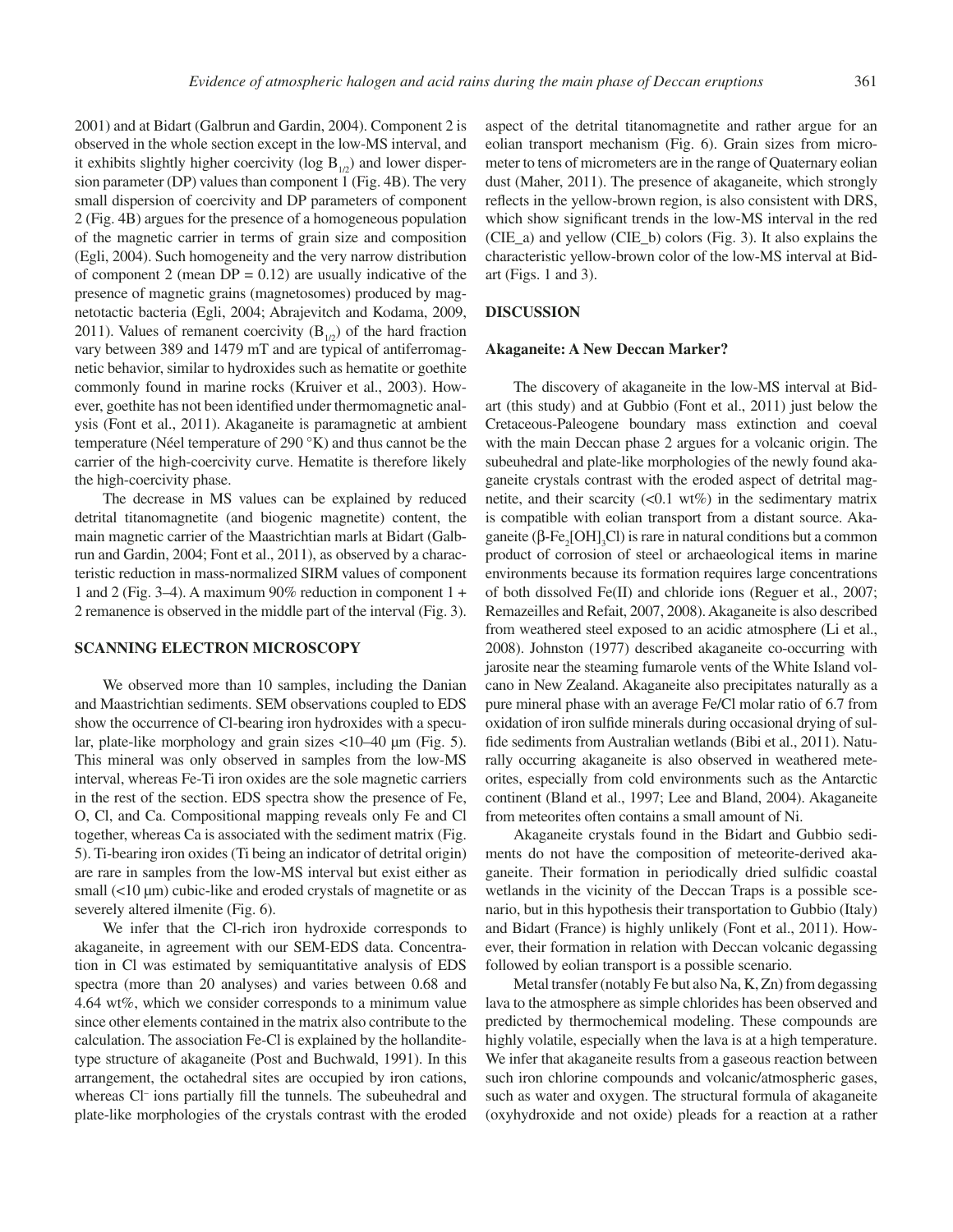

Figure 5. Scanning electron microscopy coupled to energy dispersive spectra (EDS) and composition mapping of the Cl-bearing iron hydroxide found in the interval of lowmagnetic-susceptibility (MS) values at Bidart.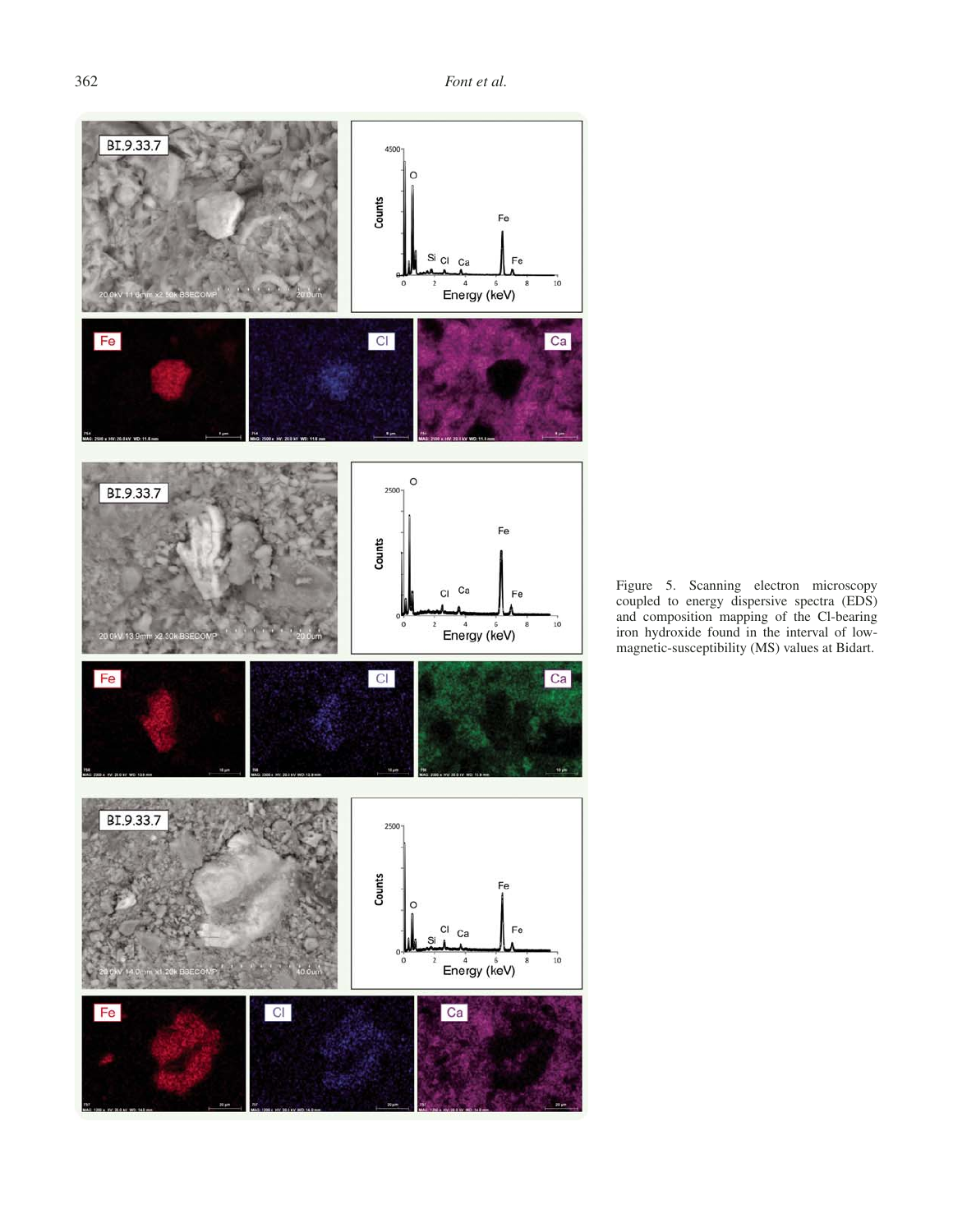

Figure 6. Additional scanning electron microscopy photographs and energy dispersive spectra (EDS) spectra of plate-like and semihexagonal akaganeite and eroded and severely altered Ti-bearing iron oxides.

low temperature. Indeed, at temperatures higher than 550 °C, akaganeite would react to form hematite. At these temperatures,  $\text{FeCl}_2$  is the most abundant iron species, whereas at temperatures higher than 750 °C, it is replaced by  $Fe(OH)$ <sub>2</sub> (Symonds and Reed, 1993).  $FeCl<sub>2</sub>$  sublimates rapidly (64.4 mg/100 mL), allowing its dissolution in the aqueous and atmospheric medium.  $Fe<sup>2+</sup>$ and Cl– ions could then react according to the following equation to form akaganeite:

$$
2Fe^{2+}_{(aq)} + Cl_{(aq)} + 3/2H_2O + 3/4O_2(g) = \beta - Fe_2(OH)_3Cl_{(s)}.
$$
 (3)

Considering a standard free energy of formation for  $\beta$ -Fe<sub>2</sub>(OH)<sub>3</sub>Cl (Remazeilles and Refait, 2007) and enthalpies of aqueous Fe(II), Cl(II), and water (Wagman et al., 1982), the computed  $\Delta G^{\circ}$ <sub>r</sub> is –280.74 kJ mol<sup>-1</sup>. According to this reactive pathway, the akaganeite formation is thermodynamically possible.

Delivery of  $SO_2$  and halogens to the atmosphere by active volcanoes is well known, especially for arc volcanism (Pyle and

Mather, 2009), but it also occurs in continental flood basalt eruptions (Thordarson and Self, 1996; Self et al., 2008b). Glass analyses recently demonstrated that Deccan basalts were responsible for a huge HCl input into the atmosphere  $(4 \times 10^{12} \text{ g SO}_2)$  and  $1 \times 10^{12}$  g HCl released into the atmosphere per cubic kilometer of lava; Self et al., 2008b), confirming former scenarios (Glasby and Kunzendorf, 1996). The volume of lavas extruded during Deccan phase 2 is  $\sim80\%$  of the total lava volume, i.e.,  $\sim10^6$  km<sup>3</sup> (Self et al., 2006). These figures are fairly consistent with the calculations of Black et al. (2012) for the Siberian Traps, which are suggested to have released  $7 \times 10^{12}$  g S and  $3-9 \times 10^{12}$  g Cl into the atmosphere. In the latter case, the variability of Cl degassing is due to the possible contribution of contact heating and metamorphism of the Tunguska sediments. The Kilauea volcano in Hawaii sometimes generates additional HCl when lavas flow into the sea (Edmonds and Gerlach, 2006). Using the conservative hypothesis of  $1 \times 10^{12}$  g HCl released by Deccan phase 2 for 200,000 yr, a mean value of 5 Mt Cl and 10 Mt S per year would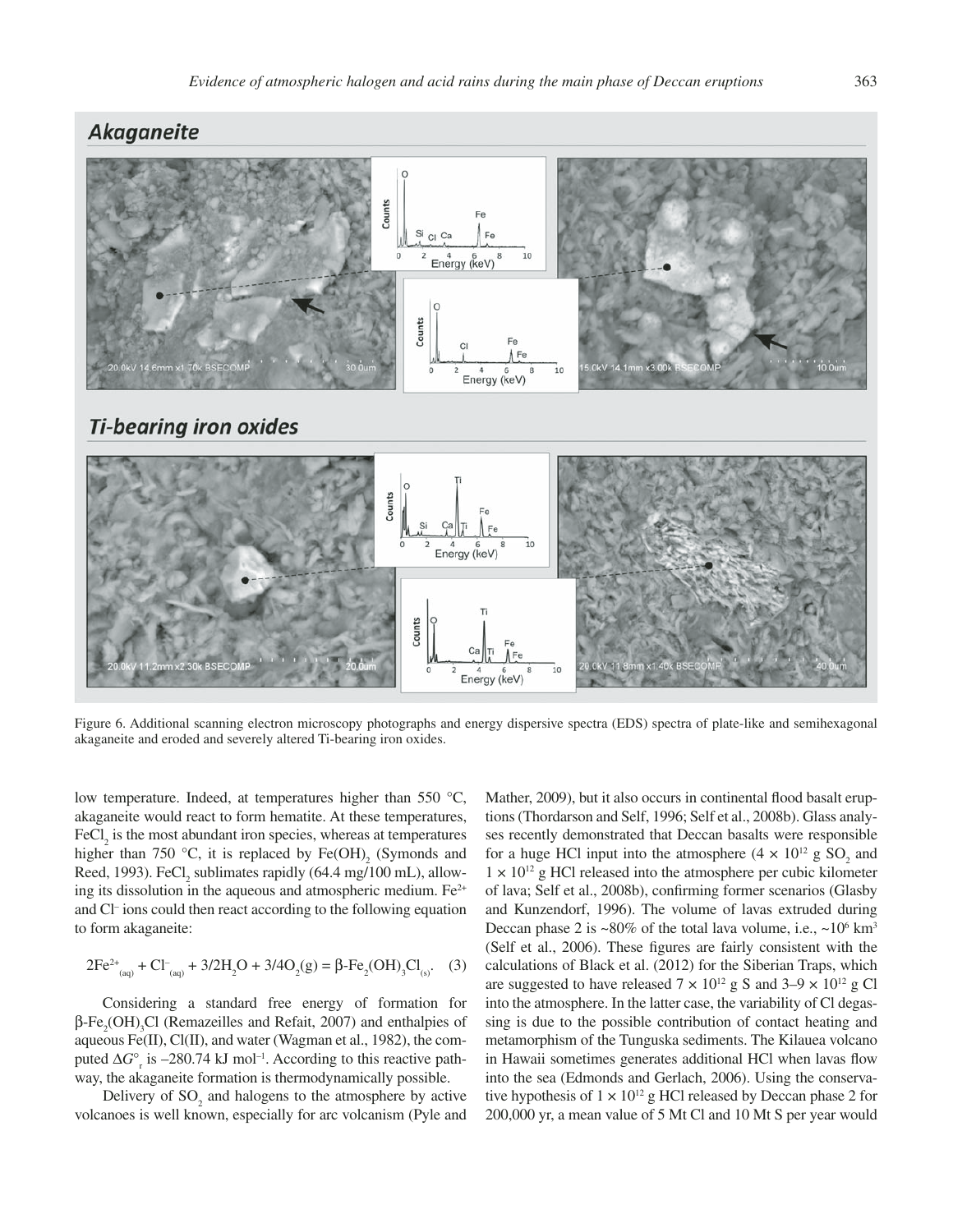have been released into the atmosphere (i.e., quantities equivalent to one Pinatubo eruption every year or every 2 yr for 200,000 yr). These calculations assume a rather unrealistic regular volcanic gas production and over a much longer time period than the currently estimated tens of thousands of years to at most 50,000– 100,000 yr (Chenet et al., 2008). Despite these uncertainties, it is obvious that Deccan phase 2 corresponds to a severe atmospheric change and was responsible for major environmental hazards due to acid rains over tens of thousands of years, as recently suggested by Ward (2009).

The fate of the acidic gases depends on humidity at the emission site, because of their very high water solubility. At the time of Deccan phase 2 volcanism, India was a large island in the southern part of the Tethys Ocean located at ~21°S. Climate was relatively warm and humid, but arid close to the Deccan volcanic province as a result of "mock aridity" (e.g., volcanically induced conditions and extreme geochemical alkalinity; Khadkikar et al., 1999; Gertsch et al., 2011; Keller et al., 2012). Therefore, a large proportion of the released gases would have been transported into the high atmosphere (Kaminski et al., 2011) rather than scavenged locally by rains. Deccan volcanism likely occurred as large fissure eruptions with thermal plumes penetrating into the stratosphere due to the high lava volume and high temperatures (Self et al., 2006). A significant percentage of acid gases and halogens is therefore expected to have remained in the lower stratosphere for several years after each eruption (Ward, 2009). This is the likely explanation for environmental changes such as acid rains over a large portion of Earth, especially the intertropical and peri-Tethys regions.

## **Low-MS Interval: Consequence of Deccan Phase 2 Acid Rains?**

Low-MS values just below the Cretaceous-Paleogene boundary may reflect a drastic decrease in the main magnetite component, that is, detrital titanomagnetite (component 1), originating from erosion of igneous rocks and/or their pedogenetic products and being transported into basin sediments. Absence of biomagnetite is also observed in the low-MS interval, but its origin still needs to be confirmed in the future. Variations in detrital titanomagnetite content at Bidart can be explained by several causes, such as (1) a rapid sea-level rise (e.g., dilution and remoteness to the source), (2) diagenetic reduction (Abrajevitch and Kodama, 2011), or (3) annihilation of iron oxides at or close to their continental source. The third hypothesis is tested here as a consequence of the huge Deccan volcanic gas emissions and resulting acid rains, which could have dissolved the continental magnetite grains before any riverine transfer to the oceanic basin. Rain in equilibrium with present-day atmospheric  $CO_2$  is characterized by a pH of 5.6, whereas acidic volcanic rains have a much lower pH. For instance, the distribution of regional rain pH due to Mount Etna, a major gas emitter, has a pH of 3–4.5 (Calabrese et al., 2011).

Our weathering model indicates that equilibrium between magnetite and the weathering solution is reached between rain events (~1 d). The time required to dissolve 90% of the initial magnetite mass is between 31,000 (pH 3.3) and 68,000 yr (pH 4.3). These values are compatible with the temporal duration of the volcanic emissions based upon magneto-stratigraphic measurements and estimated at less than 100 k.y. (10–20 yr per flow; Chenet et al., 2007, 2008). Note that our calculations based on the pH of present-day rainwater (5.6) lead to a dissolution time of several million years, which is much longer than the expected landscape Davisian stability and consistent with previous work (White et al., 1994) giving very long residence time for sand-sized grains of magnetite subjected to present-day weathering conditions.

#### **Conceptual Model**

A conceptual model for the formation of akaganeite and its eolian deposition at Bidart and Gubbio infers the formation of akaganeite in the buoyant volcanic plume and transportation into the stratosphere by penetrative convection together with huge amounts of aerosols containing dissolved acid species (Fig. 7). It is well known that heat associated with widespread lava flows may generate convection in the atmosphere (Kaminski et al., 2011). These penetrative convections produce a thick well-mixed heated atmospheric layer where buoyancy ensures that volcanic gases get transported to the stratosphere, despite the low explosive nature of tholeiitic volcanism.

Subtropical eruptions such as the Deccan Traps are important contributors to global climate because stratospheric aerosols have a long lifetime in the tropical-subtropical stratosphere and can be transported into the midlatitudes of both hemispheres. For example, in the Soufrière Hills eruption (16.7°N) in 2006, the aerosol plume reached altitudes up to 20 km (Prata et al., 2007), which is well above the tropical tropopause layer. Two weeks after the eruption of the Nabro volcano (East Africa, 13.5°N) in 2011, the Cloud Aerosol Lidar and Infrared Pathfinder Satellite Observation (CALIPSO) detected enhanced aerosol backscatter in the lower stratosphere (~18 km; Vernier et al., 2013). During the 1991 Pinatubo eruption (15°N), the plume reached a maximum altitude of 39 km (Holasek et al., 1996), whereas the buoyant regions of the volcanic  $SO_2$  and ash cloud are estimated at 25 km and 22 km, respectively (Guo et al., 2004b).

Once injected into the stratosphere, the large aerosol particles and small ones being formed by the volcanic gases are rapidly advected around the globe (Robock, 2000). The lifetime of sulfate aerosols is up to 3 yr in the stratosphere, but only 3 wk in the troposphere. Observations after the 1883 Krakatau eruption (6°S) showed that the aerosol cloud circled the globe in 2 wk (Robock, 2000). The El Chichón (17°N) eruption in 1982 and the Pinatubo eruption in 1991 are other examples of volcanic eruptions where aerosol clouds circled the globe within 3 wk and caused considerable cooling of the lower troposphere in the 2 yr after the eruptions (Robock, 2000; Guo et al., 2004a). The effect of the Laki eruption (1783) in Iceland, which extruded  $\sim$  15 km<sup>3</sup> of lava over 8 mo (Thordarson and Self, 2003), is also well documented,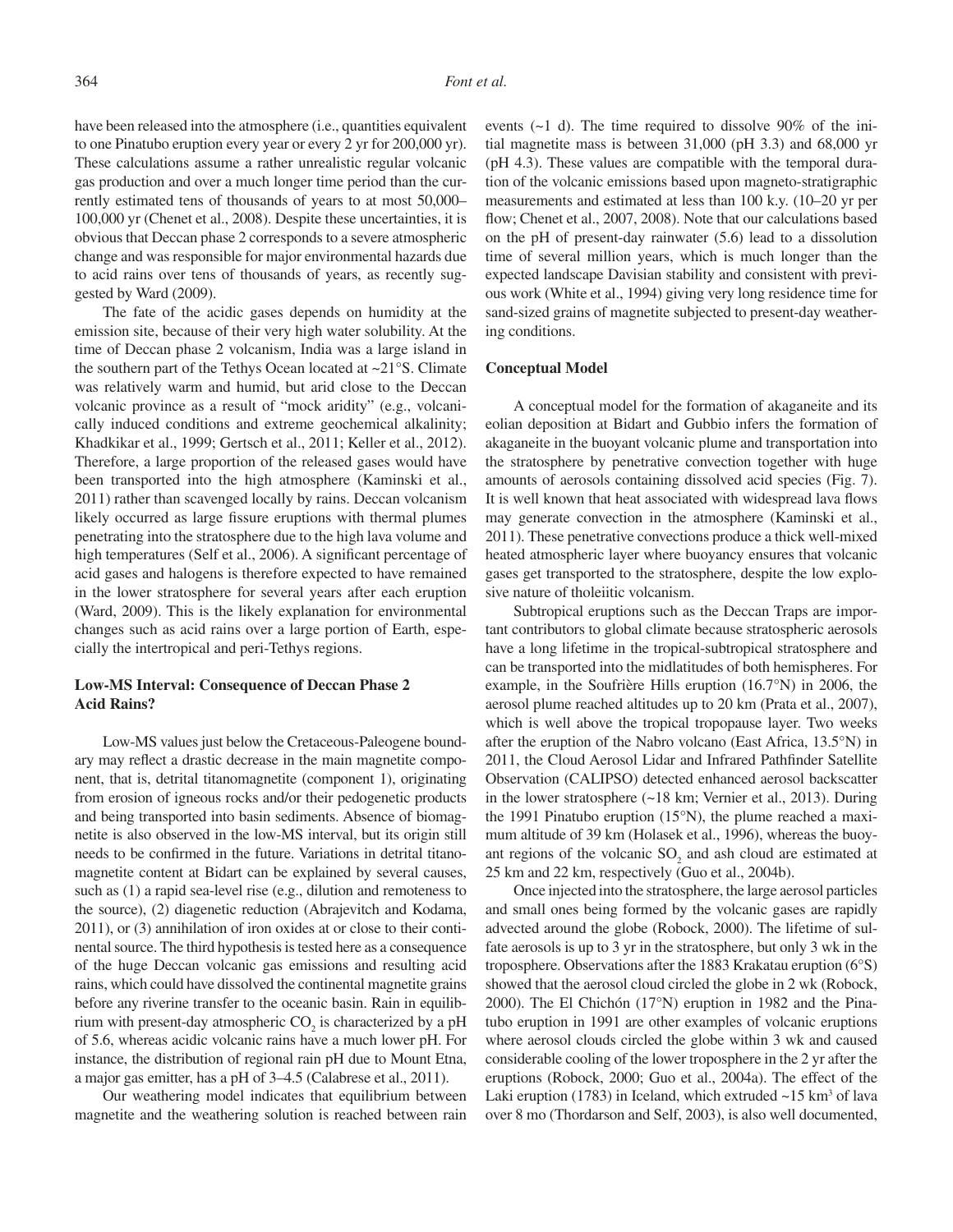

Figure 7. Conceptual model of the sedimentary marine record of continental magnetite dissolution caused by volcanic acidic rains (modified from Kaminski et al., 2011; Robock, 2000). MS—magnetic susceptibility.

including climate change and acid rains over most of Europe up to 3000 km from the volcano (Garnier, 2011). Numerical modeling of the Laki eruption confirmed that cooling was mostly due to stratospheric sulfate aerosols (Chenet et al., 2005).

In comparison, Deccan eruptions were much more intense, with an estimated  $1 \times 10^6$  km<sup>3</sup> lava extruded (Self et al., 2006) over tens of thousands of years (Chenet et al., 2007). This likely caused acid rains through the intertropical peri-Tethys zone, reaching the North Atlantic and France (Bidart), in particular, ~7000 km from the erupting Deccan basalts. Our model assumes that Deccan volcanism caused acid rain at Bidart (France) and Gubbio (Italy), resulting in weathering and a dissolution effect on the continental surface. As noted earlier, these assumptions are well supported by historical comparisons, as well as our numerical weathering model. The subsequent cooling effect results from the huge input of stratospheric aerosols (Self et al., 2006, 2008b), as also supported by our carbon and oxygen isotopic data (Fig. 2).

We conclude that since volcanic plumes of relatively very small volcanic eruptions have reached the stratosphere and caused significant acid rain and climate changes over relatively very large areas (~3000 km for the Laki eruption, which extruded  $15 \text{ km}^3$  of lava), then the giant pulsed Deccan eruptions near the end of the Maastrichtian, with an estimated 800,000 km<sup>3</sup> lava erupted  $(\sim 53)$  times the Laki eruptions; Self et al., 2006), must have resulted in the most devastating global environmental changes. A comparison of stratospheric volcanic aerosol output from recent volcanos and its effect on Earth's radiation budget with the output from Deccan eruptions reveals further clues to the magnitude, nature, and importance of the enormous global Deccan-related environmental changes and their likely devastating contribution to the end-Cretaceous mass extinction.

#### **CONCLUSION**

The magnetic and mineral markers identified in the Bidart section are consistent with a major change in atmospheric conditions linked to Deccan-induced volcanic gas emissions. The low-MS signal is likely to be recognized elsewhere in the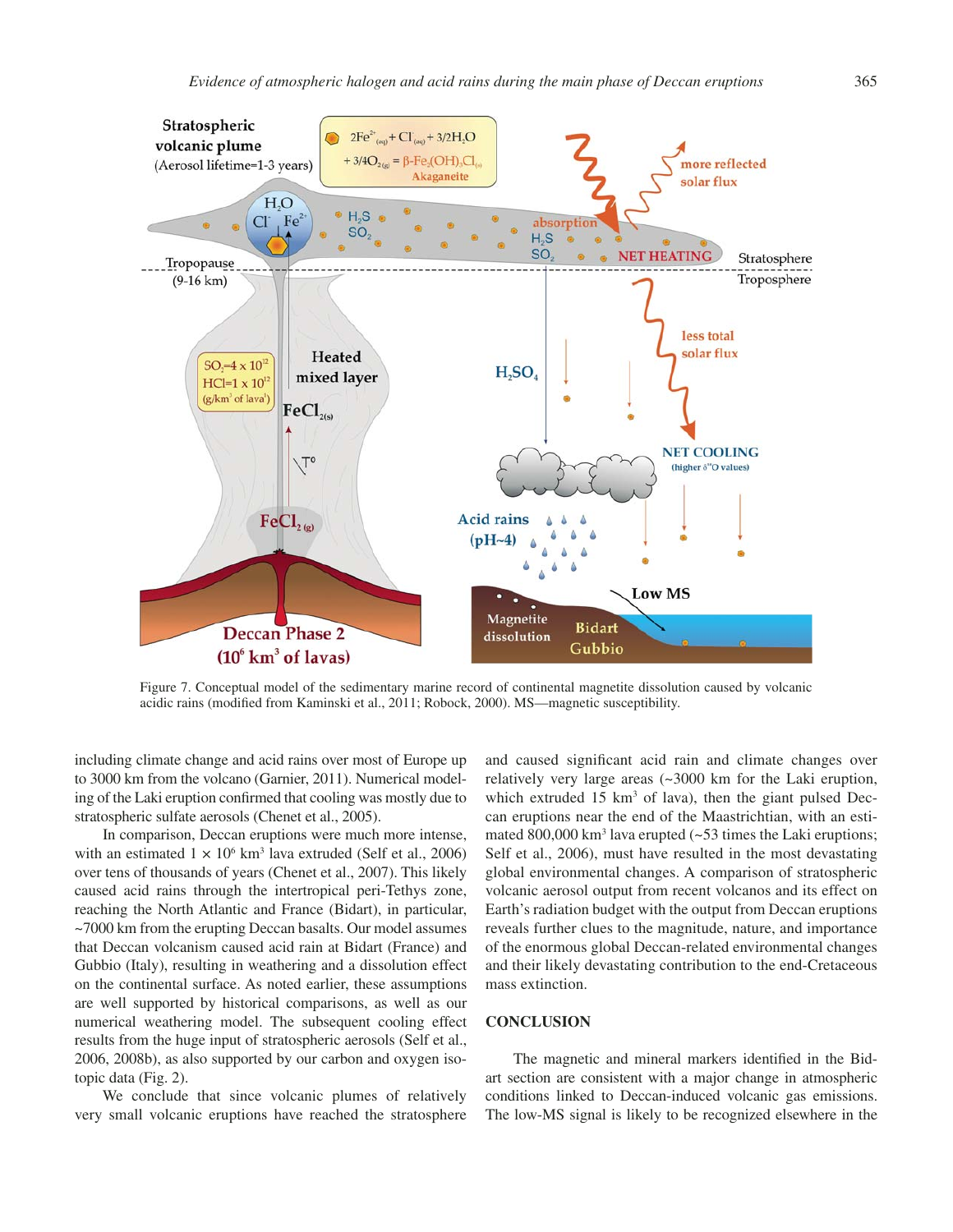Tethys sedimentary record, particularly in shallow and proximal marine environments where terrestrial input is appropriate and provided that wet local climatic conditions prevailed and that the continental surfaces contained significant amounts of magnetite. Presence of akaganeite is expected in the Tethys realm, but with a variable probability depending on the mechanisms of eolian transport. Moreover, both markers may help unravel the signature of other large igneous provinces emplaced in similar paleogeographic and paleoclimatic conditions, such as the Central Atlantic magmatic province. These newly discovered markers provide a promising tool with which to evaluate the environmental effects of large igneous provinces and their possible consequences for the biosphere.

### **ACKNOWLEDGMENTS**

Funding was provided by Fundação para a Ciências e a Tecnologia (PTDC/CTE\_GIX/110205/2010). We thank Celia Lee and Ana Sousa for technical and administrative supply, Bernard Peybernès for bibliographic supply and help in the field, and Dominique Serça and Céline Mari (Laboratoire d'Aérologie, Observatoire Midi- Pyrénées, Toulouse), Gilles Berger (IRAP, Institut de Recherche en Astrophysique et Planétologie, Toulouse), and Alexandra Abrajevitch (Institute of Tectonics and Geophysics, Russian Academy of Sciences, Khabarovsk) for helpful discussions. We thank anonymous reviewers for their constructive comments.

#### **REFERENCES CITED**

- Abrajevitch, A., and Kodama, K., 2009, Biochemical vs. detrital mechanism of remanence acquisition in marine carbonates: A lesson from the K-T boundary interval: Earth and Planetary Science Letters, v. 286, p. 269– 277, doi:10.1016/j.epsl.2009.06.035.
- Abrajevitch, A., and Kodama, K., 2011, Diagenetic sensitivity of paleoenvironmental proxies: A rock magnetic study of Australian continental margin sediments: Geochemistry Geophysics Geosystems, v. 12, p. 1–18, doi:10.1029/2010GC003481.
- Abramovich, S., Yovel-Corem, S., Almogi-Labin, A., and Benjamini, C., 2010, Global climate change and planktic foraminiferal response in the Maastrichtian: Paleoceanography, v. 25, p. PA2201, doi:10.1029/2009PA001843.
- Bibi, I., Singh, B., and Silvester, E., 2011, Akaganeite (beta-FeOOH) precipitation in inland acid sulfate soils of south-western New South Wales (NSW), Australia: Geochimica et Cosmochimica Acta, v. 75, p. 6429– 6438, doi:10.1016/j.gca.2011.08.019.
- Black, B.A., Elkins-Tanton, L.T., Rowe, M.C., and Peate, I.U., 2012, Magnitude and consequences of volatile release from the Siberian Traps: Earth and Planetary Science Letters, v. 317, p. 363–373, doi:10.1016/j .epsl.2011.12.001.
- Bland, P.A., Kelley, S.P., Berry, F.J., Cadogan, J.M., and Pillinger, C.T., 1997, Artificial weathering of the ordinary chondrite Allegan: Implications for the presence of Cl– as a structural component in akaganeite: The American Mineralogist, v. 82, p. 1187–1197.
- Bonté, P., Delacotte, O., Renard, M., Laj, C., Boclet, D., Jehanno, C., and Rocchia, R., 1984, An iridium-rich layer at the Cretaceous-Tertiary boundary in the Bidart section (southern France): Geophysical Research Letters, v. 11, p. 473–476, doi:10.1029/GL011i005p00473.
- Brunauer, S., Emmett, P.H., and Teller, E., 1938, Adsorption of gases in multimolecular layers: Journal of the American Chemical Society, v. 60, p. 309–319, doi:10.1021/ja01269a023.
- Calabrese, S., Aiuppa, A., Allard, P., Bagnato, E., Bellomo, S., Brusca, L., D'Alessandro, W., and Parello, F., 2011, Atmospheric sources and sinks of

volcanogenic elements in a basaltic volcano (Etna, Italy): Geochimica et Cosmochimica Acta, v. 75, p. 7401–7425, doi:10.1016/j.gca.2011.09.040.

- Channell, J.E.T., Hodell, D.A., Singer, B.S., and Xuan, C., 2010, Reconciling astrochronological and Ar-40/Ar-39 ages for the Matuyama-Brunhes boundary and late Matuyama chron: Geochemistry Geophysics Geosystems, v. 11, p. Q0AA12, doi:10.1029/2010GC003203.
- Chenet, A.L., Fluteau, F., and Courtillot, V., 2005, Modelling massive sulphate aerosol pollution, following the large 1783 Laki basaltic eruption: Earth and Planetary Science Letters, v. 236, p. 721–731, doi:10.1016/j .epsl.2005.04.046.
- Chenet, A.L., Quidelleur, X., Fluteau, F., Courtillot, V., and Bajpai, S., 2007, K-40-Ar-40 dating of the Main Deccan large igneous province: Further evidence of KTB age and short duration: Earth and Planetary Science Letters, v. 263, p. 1–15, doi:10.1016/j.epsl.2007.07.011.
- Chenet, A.L., Fluteau, F., Courtillot, V., Gerard, M., and Subbarao, K.V., 2008, Determination of rapid Deccan eruptions across the Cretaceous-Tertiary boundary using paleomagnetic secular variation: Results from a 1200-m-thick section in the Mahabaleshwar escarpment: Journal of Geophysical Research–Solid Earth, v. 113, p. B04101, doi:10.1029/2006JB004635.
- Chudaeva, V.A., Urchenko, S.G., Chudaev, O.V., Sugimory, K., Matsuo, M., and Kuno, A., 2006, Chemistry of rainwaters in the south Pacific area of Russia: Journal of Geochemical Exploration, v. 88, p. 101–105, doi:10.1016/j.gexplo.2005.08.020.
- Commission Internationale de L'Eclairage (CIE), 1978, Recommendations on uniform color spaces, color difference equations, psychometric color terms: Supplement No 2 to Publication 15, Colorimetry: Paris, Bureau Central de la CIE.
- Courtillot, V., 2012, Mass extinctions and massive volcanism: Journal of the Geological Society of India, v. 79, p. 107–108.
- Edmonds, M., and Gerlach, T.M., 2006, The airborne lava-seawater interaction plume at Kilauea volcano, Hawai'i: Earth and Planetary Science Letters, v. 244, p. 83–96, doi:10.1016/j.epsl.2006.02.005.
- Egli, R., 2004, Characterization of individual rock magnetic components by analysis of remanence curves: 1. Unmixing natural sediments: Studia Geophysica et Geodaetica, v. 48, p. 391–446, doi:10.1023/ B:SGEG.0000020839.45304.6d.
- Ellwood, B.B., MacDonald, W.D., Wheeler, C., and Benoist, S.L., 2003, The K-T boundary in Oman: Identified using magnetic susceptibility field measurements with geochemical confirmation: Earth and Planetary Science Letters, v. 206, p. 529–540, doi:10.1016/S0012-821X(02)01124-X.
- Fabre, S., and Berger, G., 2012, How tillite weathering during the snowball Earth aftermath induced cap carbonate deposition: Geology, v. 40, p. 1027–1030, doi:10.1130/G33340.1.
- Fabre, S., Berger, G., and Nedelec, A., 2011, Modeling of continental weathering under high- $\mathrm{CO}_2$  atmospheres during Precambrian times: Geochemistry Geophysics Geosystems, v. 12, p. Q10001, doi:10.1029/2010GC003444.
- Floor, G.H., Calabrese, S., Roman-Ross, G., D'Alessandro, W., and Aiuppa, A., 2011, Selenium mobilization in soils due to volcanic derived acid rain: An example from Mt. Etna volcano, Sicily: Chemical Geology, v. 289, p. 235–244, doi:10.1016/j.chemgeo.2011.08.004.
- Font, E., Nedelec, A., Ellwood, B.B., Mirao, J., and Silva, P.F., 2011, A new sedimentary benchmark for the Deccan Traps volcanism?: Geophysical Research Letters, v. 38, p. L24309, doi:10.1029/2011GL049824.
- Gaillardet, J., Dupre, B., Louvat, P., and Allegre, C.J., 1999, Global silicate weathering and  $CO<sub>2</sub>$  consumption rates deduced from the chemistry of large rivers: Chemical Geology, v. 159, p. 3–30, doi:10.1016/S0009 -2541(99)00031-5.
- Galbrun, B., and Gardin, S., 2004, New chronostratigraphy of the Cretaceous-Paleogene boundary interval at Bidart (France): Earth and Planetary Science Letters, v. 224, p. 19–32, doi:10.1016/j.epsl.2004.04.043.
- Garnier, E., 2011, Les brouillards du Laki en 1783: Volcanisme et crise sanitaire en Europe: Bulletin de l'Académie Nationale de Médecine, v. 195, p. 1043–1055.
- Gertsch, B., Keller, G., Adatte, T., Garg, R., Prasad, V., Berner, Z., and Fleitmann, D., 2011, Environmental effects of Deccan volcanism across the Cretaceous-Tertiary transition in Meghalaya, India: Earth and Planetary Science Letters, v. 310, p. 272–285, doi:10.1016/j.epsl.2011.08.015.
- Glasby, G.P., and Kunzendorf, H., 1996, Multiple factors in the origin of the Cretaceous/Tertiary boundary: The role of environmental stress and Deccan Trap volcanism: Geologische Rundschau, v. 85, p. 191–210, doi:10.1007/BF02422228.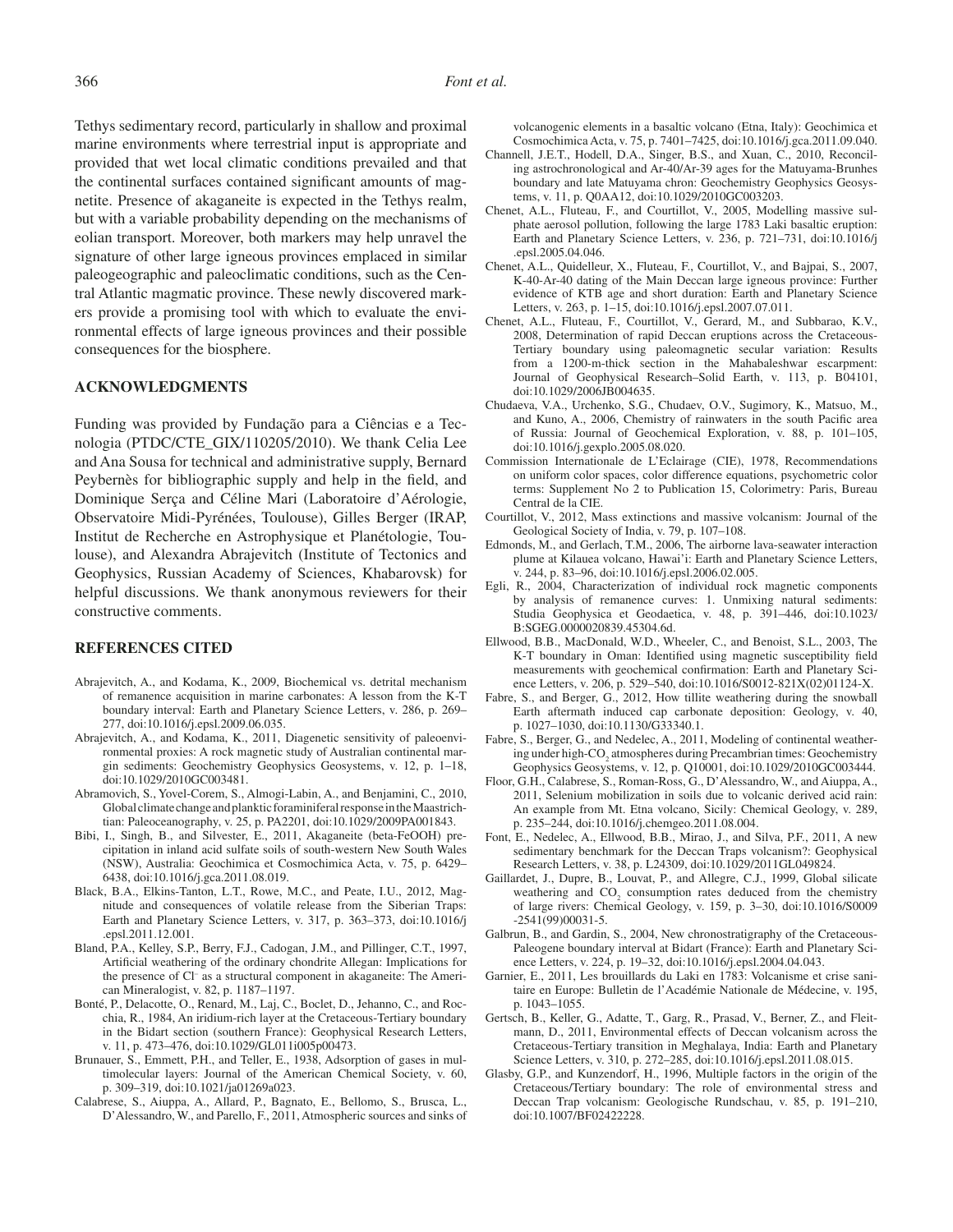- Guo, S., Bluth, G.J.S., Rose, W.I., Watson, I.M., and Prata, A.J., 2004a, Reevaluation of  $SO_2$  release of the 15 June 1991 Pinatubo eruption using ultraviolet and infrared satellite sensors: Geochemistry Geophysics Geosystems, v. 5, p. Q04001, doi:10.1029/2003GC000654.
- Guo, S., Rose, W.I., Bluth, G.J.S., and Watson, I.M., 2004b, Particles in the great Pinatubo volcanic cloud of June 1991: The role of ice: Geochemistry Geophysics Geosystems, v. 5, p. Q05003, doi:10.1029/2003GC000655.
- Holasek, R.E., Self, S., and Woods, A.W., 1996, Satellite observations and interpretation of the 1991 Mount Pinatubo eruption plumes: Journal of Geophysical Research–Solid Earth, v. 101, p. 27,635–27,655, doi:10.1029/96JB01179.
- Johnston, J.H., 1977, Jarosite and akaganeite from White Island volcano, New Zealand—An X-ray and Mossbauer study: Geochimica et Cosmochimica Acta, v. 41, p. 539–544, doi:10.1016/0016-7037(77)90291-5.
- Kaminski, E., Chenet, A.L., Jaupart, C., and Courtillot, V., 2011, Rise of volcanic plumes to the stratosphere aided by penetrative convection above large lava flows: Earth and Planetary Science Letters, v. 301, p. 171–178, doi:10.1016/j.epsl.2010.10.037.
- Keller, G., Li, L., and MacLeod, N., 1995, The Cretaceous-Tertiary boundary stratotype section at El Kef, Tunisia: How catastrophic was the mass extinction?: Palaeogeography, Palaeoclimatology, Palaeoecology, v. 119, p. 221–254, doi:10.1016/0031-0182(95)00009-7.
- Keller, G., Adatte, T., Gardin, S., Bartolini, A., and Bajpai, S., 2008, Main Deccan volcanism phase ends at K-T mass extinction: Evidence from the Krishna-Godavari Basin, SE India: Earth and Planetary Science Letters, v. 268, p. 293–311.
- Keller, G., Adatte, T., Juez, A.P., and Lopez-Oliva, J.G., 2009, New evidence concerning the age and biotic effects of the Chicxulub impact in NE Mexico: Journal of the Geological Society, v. 166, p. 393–411, doi:10.1144/0016-76492008-116.
- Keller, G., Bhowmick, P.K., Upadhyay, H., Dave, A., Reddy, A.N., Jaiprakash, B.C., and Adatte, T., 2011, Deccan volcanism linked to the Cretaceous-Tertiary boundary mass extinction: New evidence from ONGC wells in the Krishna-Godavari Basin: Journal of the Geological Society of India, v. 78, p. 399–428, doi:10.1007/s12594-011-0107-3.
- Keller, G., Adatte, T., Bhowmick, P.K., Upadhyay, H., Dave, A., Reddy, A.N., and Jaiprakash, B.C., 2012, Nature and timing of extinctions in Cretaceous-Tertiary planktic foraminifera preserved in Deccan intertrappean sediments of the Krishna–Godavari Basin, India: Earth and Planetary Science Letters, v. 341–344, p. 211–221, doi:10.1016/j .epsl.2012.06.021.
- Khadkikar, A.S., Sant, D.A., Gogte, V., and Karanth, R.V., 1999, The influence of Deccan volcanism on climate: Insights from lacustrine intertrappean deposits, Anjar, western India: Palaeogeography, Palaeoclimatology, Palaeoecology, v. 147, p. 141–149, doi:10.1016/S0031-0182(98)00156-4.
- Kruiver, P.P., Dekkers, M.J., and Heslop, D., 2001, Quantification of magnetic coercivity components by the analysis of acquisition curves of isothermal remanent magnetisation: Earth and Planetary Science Letters, v. 189, p. 269–276, doi:10.1016/S0012-821X(01)00367-3.
- Kruiver, P.P., Langereis, C.G., Dekkers, M.J., and Krijgsman, W., 2003, Rockmagnetic properties of multicomponent natural remanent magnetization in alluvial red beds (NE Spain): Geophysical Journal International, v. 153, p. 317–332, doi:10.1046/j.1365-246X.2003.01880.x.
- Kuiper, K.F., Deino, A., Hilgen, F.J., Krijgsman, W., Renne, P.R., and Wijbrans, J.R., 2008, Synchronizing rock clocks of Earth history: Science, v. 320, p. 500–504, doi:10.1126/science.1154339.
- Lee, M.R., and Bland, P.A., 2004, Mechanisms of weathering of meteorites recovered from hot and cold deserts and the formation of phyllosilicates: Geochimica et Cosmochimica Acta, v. 68, p. 893–916, doi:10.1016/ S0016-7037(03)00486-1.
- Li, L.Q., and Keller, G., 1998, Abrupt deep-sea warming at the end of the Cretaceous: Geology, v. 26, p. 995–998, doi:10.1130/0091-7613(1998) 026<0995:ADSWAT>2.3.CO;2.
- Li, Q.X., Wang, Z.Y., Han, W., and Han, E.H., 2008, Characterization of the rust formed on weathering steel exposed to Qinghai salt lake atmosphere: Corrosion Science, v. 50, p. 365–371, doi:10.1016/j.corsci.2007.06.020.
- Maher, B.A., 2011, The magnetic properties of Quaternary aeolian dusts and sediments, and their palaeoclimatic significance: Aeolian Research, v. 3, p. 87–144, doi:10.1016/j.aeolia.2011.01.005.
- Pardo, A., Ortiz, M., and Keller, G., 1996, Latest Maastrichtian and Cretaceous-Tertiary boundary foraminiferal turnover and environmental changes at Agost, Spain, *in* MacLeod, N., and Keller, G., eds., Cretaceous-Tertiary

Mass Extinction: Biotic and Environmental Changes: New York, W.W. Norton and Company, p. 139–171.

- Parkhurst, D.L., and Appelo, C.A.J., 1999. User's Guide to PHREEQC Version 2—A Computer Program for Speciation, Batch-Reaction, One-Dimensional Transport, and Inverse Calculations: U.S. Geological Survey Water-Resources Investigations Report 99-4259, 312 p.
- Post, J.E., and Buchwald, V.F., 1991, Crystal-structure refinement of akaganeite: The American Mineralogist, v. 76, p. 272–277.
- Prata, A.J., Carn, S.A., Stohl, A., and Kerkmann, J., 2007, Long range transport and fate of a stratospheric volcanic cloud from Soufriere Hills volcano, Montserrat: Atmospheric Chemistry and Physics, v. 7, p. 5093–5103, doi:10.5194/acp-7-5093-2007.
- Pyle, D.M., and Mather, T.A., 2009, Halogens in igneous processes and their fluxes to the atmosphere and oceans from volcanic activity: A review: Chemical Geology, v. 263, p. 110–121, doi:10.1016/j.chemgeo .2008.11.013.
- Reguer, S., Dillmann, P., and Mirambet, F., 2007, Buried iron archaeological artefacts: Corrosion mechanisms related to the presence of Clcontaining phases: Corrosion Science, v. 49, p. 2726–2744, doi:10.1016/j .corsci.2006.11.009.
- Remazeilles, C., and Refait, P., 2007, On the formation of beta-FeOOH (akaganeite) in chloride-containing environments: Corrosion Science, v. 49, p. 844–857, doi:10.1016/j.corsci.2006.06.003.
- Remazeilles, C., and Refait, P., 2008, Formation, fast oxidation and thermodynamic data of Fe(II) hydroxychlorides: Corrosion Science, v. 50, p. 856– 864, doi:10.1016/j.corsci.2007.08.017.
- Renne, P.R., Mundil, R., Balco, G., Min, K.W., and Ludwig, K.R., 2010, Joint determination of K-40 decay constants and Ar-40\*/K-40 for the Fish Canyon sanidine standard, and improved accuracy for Ar-40/Ar-39 geochronology: Geochimica et Cosmochimica Acta, v. 74, p. 5349–5367, doi:10.1016/j.gca.2010.06.017.
- Renne, P.R., Deino, A.L., Hilgen, F.J., Kuiper, K.F., Mark, D.F., Mitchell, W.S., Morgan, L.E., Mundil, R., and Smit, J., 2013, Time scales of critical events around the Cretaceous-Paleogene boundary: Science, v. 339, p. 684–687, doi:10.1126/science.1230492.
- Robertson, D.J., and France, D.E., 1994, Discrimination of remanence-carrying minerals in mixtures, using isothermal remanent magnetization acquisition curves: Physics of the Earth and Planetary Interiors, v. 82, p. 223– 234, doi:10.1016/0031-9201(94)90074-4.
- Robock, A., 2000, Volcanic eruptions and climate: Reviews of Geophysics, v. 38, p. 191–219, doi:10.1029/1998RG000054.
- Schulte, P., Alegret, L., Arenillas, I., Arz, J.A., Barton, P.J., Bown, P.R., Bralower, T.J., Christeson, G.L., Claeys, P., Cockell, C.S., Collins, G.S., Deutsch, A., Goldin, T.J., Goto, K., Grajales-Nishimura, J.M., Grieve, R.A.F., Gulick, S.P.S., Johnson, K.R., Kiessling, W., Koeberl, C., Kring, D.A., MacLeod, K.G., Matsui, T., Melosh, J., Montanari, A., Morgan, J.V., Neal, C.R., Nichols, D.J., Norris, R.D., Pierazzo, E., Ravizza, G., Rebolledo-Vieyra, M., Reimold, W.U., Robin, E., Salge, T., Speijer, R.P., Sweet, A.R., Urrutia-Fucugauchi, J., Vajda, V., Whalen, M.T., and Willumsen, P.S., 2010, The Chicxulub asteroid impact and mass extinction at the Cretaceous-Paleogene boundary: Science, v. 327, p. 1214–1218, doi:10.1126/science.1177265.
- Self, S., Widdowson, M., Thordarson, T., and Jay, A.E., 2006, Volatile fluxes during flood basalt eruptions and potential effects on the global environment: A Deccan perspective: Earth and Planetary Science Letters, v. 248, p. 518–532, doi:10.1016/j.epsl.2006.05.041.
- Self, S., Jay, A.E., Widdowson, M., and Keszthelyi, L.P., 2008a, Correlation of the Deccan and Rajahmundry Trap lavas: Are these the longest and largest lava flows on Earth?: Journal of Volcanology and Geothermal Research, v. 172, p. 3–19, doi:10.1016/j.jvolgeores.2006.11.012.
- Self, S., Blake, S., Sharma, K., Widdowson, M., and Sephton, S., 2008b, Sulfur and chlorine in Late Cretaceous Deccan magmas and eruptive gas release: Science, v. 319, p. 1654–1657, doi:10.1126/science.1152830.
- Smit, J., 1990, Meteorite impact, extinctions and the Cretaceous-Tertiary boundary: Geologie en Mijnbouw, v. 69, p. 187–204.
- Stuben, D., Kramar, U., Berner, Z.A., Meudt, M., Keller, G., Abramovich, S., Adatte, T., Hambach, U., and Stinnesbeck, W., 2003, Late Maastrichtian paleoclimatic and paleoceanographic changes inferred from Sr/Ca ratio and stable isotopes: Palaeogeography, Palaeoclimatology, Palaeoecology, v. 199, p. 107–127, doi:10.1016/S0031-0182(03)00499-1.
- Sverdrup, H., and Warfvinge, P., 1995, Estimating field weathering rates using laboratory kinetics: Reviews in Mineralogy, v. 31, p. 485–541.